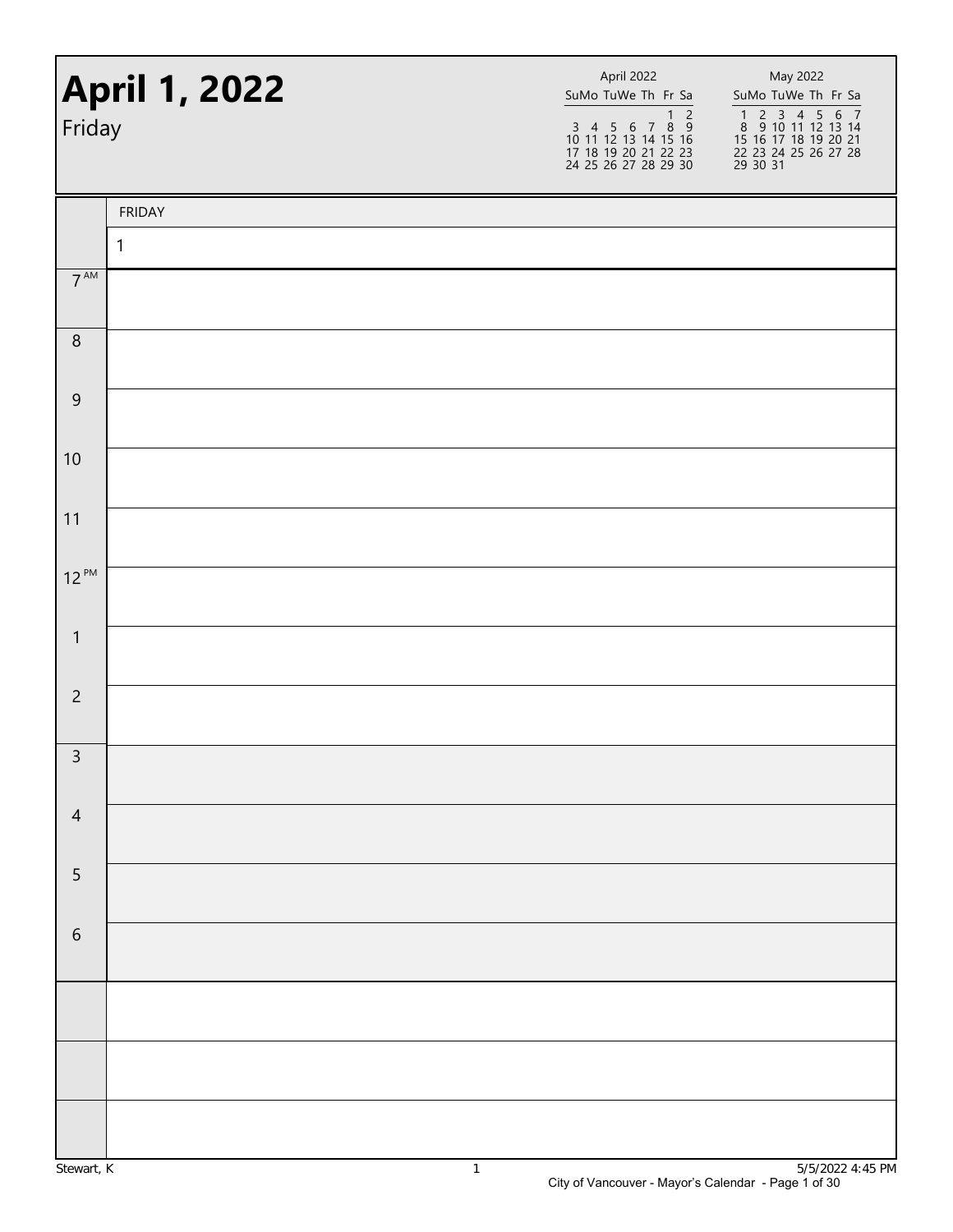| <b>April 2, 2022</b><br>Saturday |                | April 2022<br>SuMo TuWe Th Fr Sa<br>$\begin{array}{@{}c@{\hspace{1em}}c@{\hspace{1em}}c@{\hspace{1em}}c@{\hspace{1em}}c@{\hspace{1em}}c@{\hspace{1em}}c@{\hspace{1em}}c@{\hspace{1em}}c@{\hspace{1em}}c@{\hspace{1em}}c@{\hspace{1em}}c@{\hspace{1em}}c@{\hspace{1em}}c@{\hspace{1em}}c@{\hspace{1em}}c@{\hspace{1em}}c@{\hspace{1em}}c@{\hspace{1em}}c@{\hspace{1em}}c@{\hspace{1em}}c@{\hspace{1em}}c@{\hspace{1em}}c@{\hspace{1em}}c@{\hspace{$<br>17 18 19 20 21 22 23<br>24 25 26 27 28 29 30 | May 2022<br>SuMo TuWe Th Fr Sa<br>1 2 3 4 5 6 7<br>8 9 10 11 12 13 14<br>15 16 17 18 19 20 21<br>22 23 24 25 26 27 28<br>$\overline{29}$ 30 31 |
|----------------------------------|----------------|----------------------------------------------------------------------------------------------------------------------------------------------------------------------------------------------------------------------------------------------------------------------------------------------------------------------------------------------------------------------------------------------------------------------------------------------------------------------------------------------------|------------------------------------------------------------------------------------------------------------------------------------------------|
|                                  | SATURDAY       |                                                                                                                                                                                                                                                                                                                                                                                                                                                                                                    |                                                                                                                                                |
|                                  | $\overline{c}$ |                                                                                                                                                                                                                                                                                                                                                                                                                                                                                                    |                                                                                                                                                |
| $7^{\text{AM}}$                  |                |                                                                                                                                                                                                                                                                                                                                                                                                                                                                                                    |                                                                                                                                                |
| $\, 8$                           |                |                                                                                                                                                                                                                                                                                                                                                                                                                                                                                                    |                                                                                                                                                |
| $\boldsymbol{9}$                 |                |                                                                                                                                                                                                                                                                                                                                                                                                                                                                                                    |                                                                                                                                                |
| 10                               |                |                                                                                                                                                                                                                                                                                                                                                                                                                                                                                                    |                                                                                                                                                |
| 11                               |                |                                                                                                                                                                                                                                                                                                                                                                                                                                                                                                    |                                                                                                                                                |
| $12^{PM}$                        |                |                                                                                                                                                                                                                                                                                                                                                                                                                                                                                                    |                                                                                                                                                |
| $\mathbf{1}$                     |                |                                                                                                                                                                                                                                                                                                                                                                                                                                                                                                    |                                                                                                                                                |
| $\overline{c}$                   |                |                                                                                                                                                                                                                                                                                                                                                                                                                                                                                                    |                                                                                                                                                |
| $\overline{3}$                   |                |                                                                                                                                                                                                                                                                                                                                                                                                                                                                                                    |                                                                                                                                                |
| $\overline{4}$                   |                |                                                                                                                                                                                                                                                                                                                                                                                                                                                                                                    |                                                                                                                                                |
| 5                                |                |                                                                                                                                                                                                                                                                                                                                                                                                                                                                                                    |                                                                                                                                                |
| $\,$ 6 $\,$                      |                |                                                                                                                                                                                                                                                                                                                                                                                                                                                                                                    |                                                                                                                                                |
|                                  |                |                                                                                                                                                                                                                                                                                                                                                                                                                                                                                                    |                                                                                                                                                |
|                                  |                |                                                                                                                                                                                                                                                                                                                                                                                                                                                                                                    |                                                                                                                                                |
|                                  |                |                                                                                                                                                                                                                                                                                                                                                                                                                                                                                                    |                                                                                                                                                |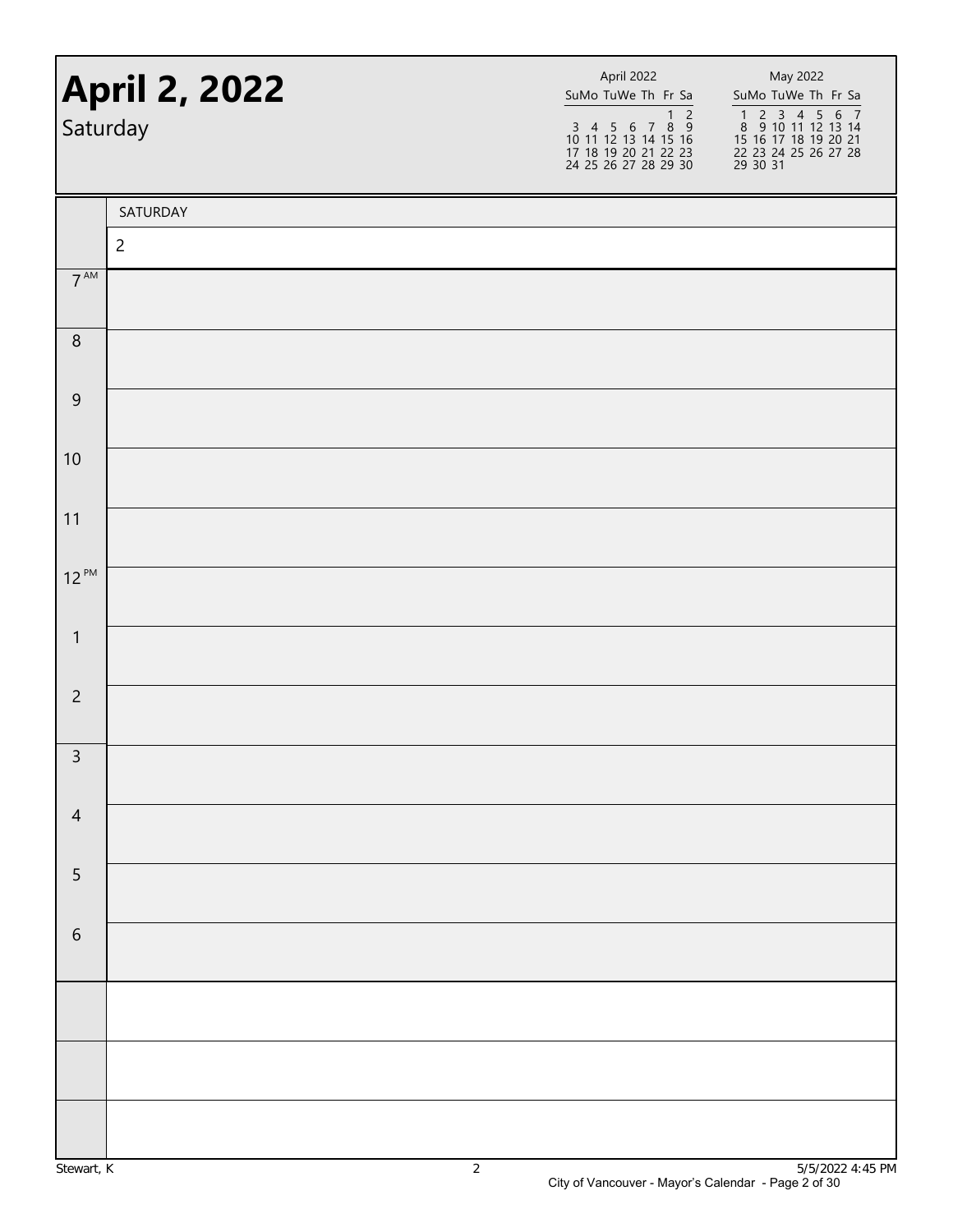| <b>April 3, 2022</b><br>Sunday |              | April 2022<br>SuMo TuWe Th Fr Sa<br>$\overline{1}$ 2<br>$\begin{array}{cccccc}\n3 & 4 & 5 & 6 & 7 & 8 & 9 \\ 10 & 11 & 12 & 13 & 14 & 15 & 16\n\end{array}$<br>17 18 19 20 21 22 23<br>24 25 26 27 28 29 30 | May 2022<br>SuMo TuWe Th Fr Sa<br>1 2 3 4 5 6 7<br>8 9 10 11 12 13 14<br>15 16 17 18 19 20 21<br>22 23 24 25 26 27 28<br>29 30 31 |
|--------------------------------|--------------|-------------------------------------------------------------------------------------------------------------------------------------------------------------------------------------------------------------|-----------------------------------------------------------------------------------------------------------------------------------|
|                                | SUNDAY       |                                                                                                                                                                                                             |                                                                                                                                   |
|                                | $\mathsf{3}$ |                                                                                                                                                                                                             |                                                                                                                                   |
| $7^{\text{AM}}$                |              |                                                                                                                                                                                                             |                                                                                                                                   |
| $\, 8$                         |              |                                                                                                                                                                                                             |                                                                                                                                   |
| $\boldsymbol{9}$               |              |                                                                                                                                                                                                             |                                                                                                                                   |
| 10                             |              |                                                                                                                                                                                                             |                                                                                                                                   |
| 11                             |              |                                                                                                                                                                                                             |                                                                                                                                   |
| $12^{PM}$                      |              |                                                                                                                                                                                                             |                                                                                                                                   |
| $\mathbf{1}$                   |              |                                                                                                                                                                                                             |                                                                                                                                   |
| $\overline{c}$                 |              |                                                                                                                                                                                                             |                                                                                                                                   |
| $\overline{3}$                 |              |                                                                                                                                                                                                             |                                                                                                                                   |
| $\overline{4}$                 |              |                                                                                                                                                                                                             |                                                                                                                                   |
| $\overline{5}$                 |              |                                                                                                                                                                                                             |                                                                                                                                   |
| $\,$ 6 $\,$                    |              |                                                                                                                                                                                                             |                                                                                                                                   |
|                                |              |                                                                                                                                                                                                             |                                                                                                                                   |
|                                |              |                                                                                                                                                                                                             |                                                                                                                                   |
|                                |              |                                                                                                                                                                                                             |                                                                                                                                   |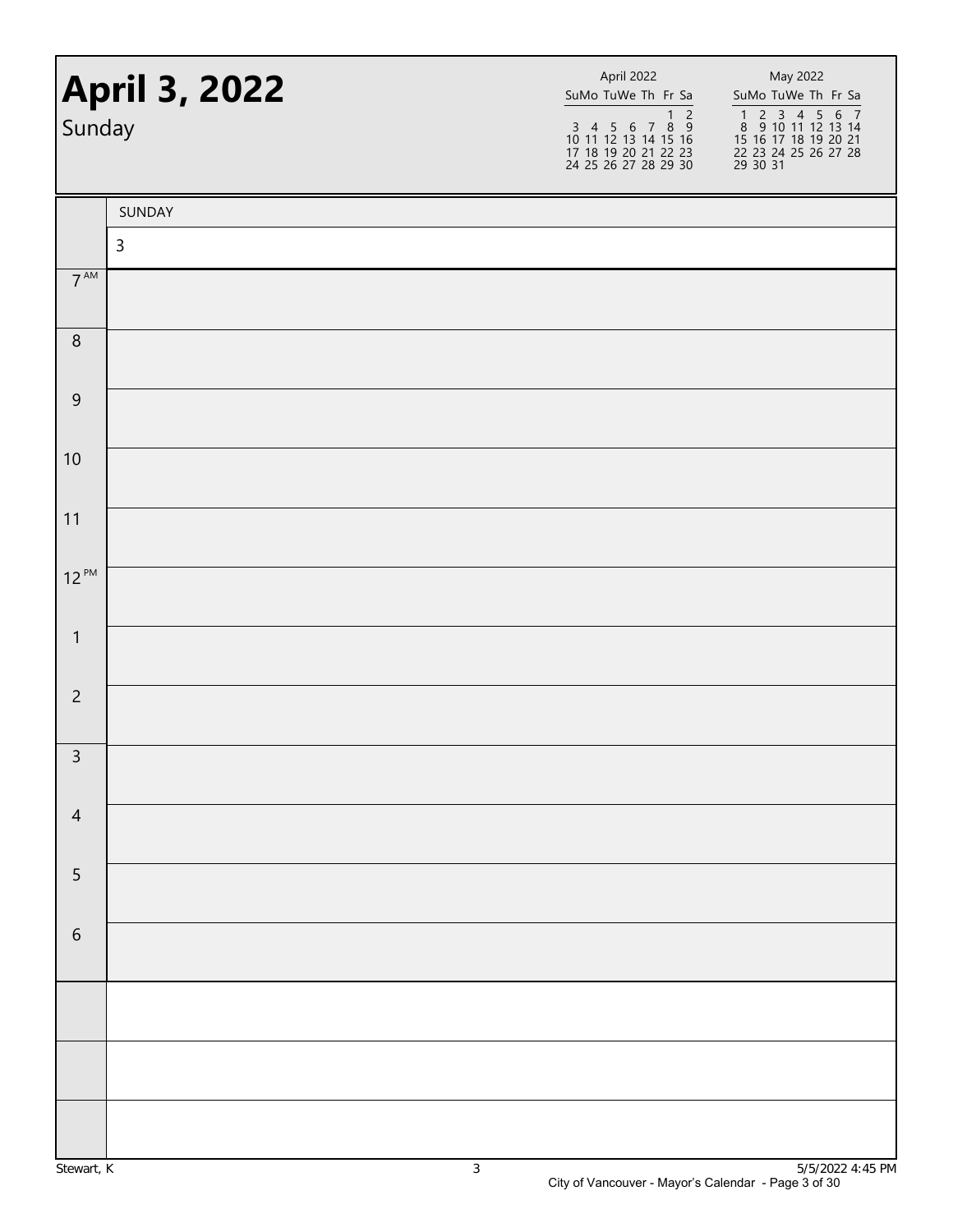| Monday           | <b>April 4, 2022</b>                                                           | April 2022<br>SuMo TuWe Th Fr Sa<br>$\overline{1}$ 2<br>3 4 5 6 7 8 9<br>10 11 12 13 14 15 16<br>17 18 19 20 21 22 23<br>24 25 26 27 28 29 30 | May 2022<br>SuMo TuWe Th Fr Sa<br>1 2 3 4 5 6 7<br>8 9 10 11 12 13 14<br>15 16 17 18 19 20 21<br>22 23 24 25 26 27 28<br>29 30 31 |
|------------------|--------------------------------------------------------------------------------|-----------------------------------------------------------------------------------------------------------------------------------------------|-----------------------------------------------------------------------------------------------------------------------------------|
|                  | <b>MONDAY</b>                                                                  |                                                                                                                                               |                                                                                                                                   |
|                  | 4                                                                              |                                                                                                                                               |                                                                                                                                   |
| $7^{\text{AM}}$  |                                                                                |                                                                                                                                               |                                                                                                                                   |
| $\, 8$           |                                                                                |                                                                                                                                               |                                                                                                                                   |
| $\boldsymbol{9}$ |                                                                                |                                                                                                                                               |                                                                                                                                   |
| 10               |                                                                                |                                                                                                                                               |                                                                                                                                   |
| 11               | <b>Weekly Meeting: Mayor's Office/CMO</b><br>Stewart, K                        |                                                                                                                                               | Ø                                                                                                                                 |
| $12^{PM}$        |                                                                                |                                                                                                                                               |                                                                                                                                   |
| $\mathbf{1}$     |                                                                                |                                                                                                                                               |                                                                                                                                   |
| $\overline{2}$   |                                                                                |                                                                                                                                               |                                                                                                                                   |
| $\mathsf{3}$     |                                                                                |                                                                                                                                               |                                                                                                                                   |
|                  | MC Staff Briefing w/Mayor and Clr Boyle<br>Monckton, Neil                      |                                                                                                                                               |                                                                                                                                   |
| $\overline{4}$   |                                                                                |                                                                                                                                               |                                                                                                                                   |
| 5                | <b>Strathcona BIA/ DTES Community Economic Development Event</b><br>Stewart, K |                                                                                                                                               |                                                                                                                                   |
| $\sqrt{6}$       |                                                                                |                                                                                                                                               |                                                                                                                                   |
|                  |                                                                                |                                                                                                                                               |                                                                                                                                   |
|                  |                                                                                |                                                                                                                                               |                                                                                                                                   |
|                  |                                                                                |                                                                                                                                               |                                                                                                                                   |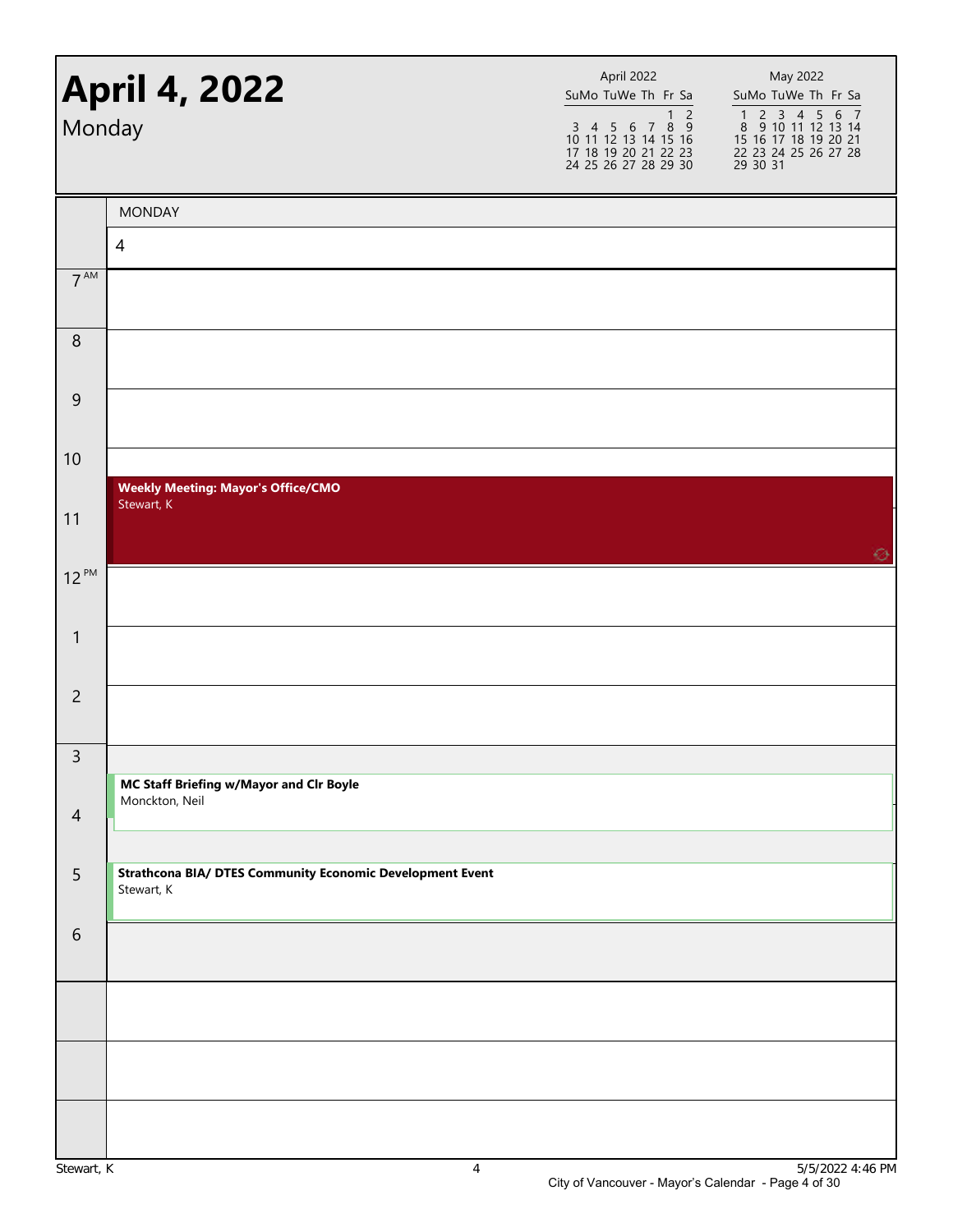| Tuesday         | <b>April 5, 2022</b>                                                                                          | April 2022<br>SuMo TuWe Th Fr Sa<br>$\overline{\phantom{0}}$<br>$\mathbf{1}$<br>3 4 5 6 7 8 9<br>10 11 12 13 14 15 16<br>17 18 19 20 21 22 23<br>24 25 26 27 28 29 30 | May 2022<br>SuMo TuWe Th Fr Sa<br>1 2 3 4 5 6 7<br>8 9 10 11 12 13 14<br>15 16 17 18 19 20 21<br>22 23 24 25 26 27 28<br>29 30 31 |
|-----------------|---------------------------------------------------------------------------------------------------------------|-----------------------------------------------------------------------------------------------------------------------------------------------------------------------|-----------------------------------------------------------------------------------------------------------------------------------|
|                 | TUESDAY                                                                                                       |                                                                                                                                                                       |                                                                                                                                   |
|                 | 5                                                                                                             |                                                                                                                                                                       |                                                                                                                                   |
| $7^{\text{AM}}$ |                                                                                                               |                                                                                                                                                                       |                                                                                                                                   |
| $\, 8$          |                                                                                                               |                                                                                                                                                                       |                                                                                                                                   |
| $\mathsf 9$     | Meeting w/Mayor Trukhanov, Odessa<br>Stewart, K                                                               |                                                                                                                                                                       |                                                                                                                                   |
| 10              |                                                                                                               |                                                                                                                                                                       |                                                                                                                                   |
| 11              |                                                                                                               |                                                                                                                                                                       |                                                                                                                                   |
| $12^{PM}$       |                                                                                                               |                                                                                                                                                                       |                                                                                                                                   |
| $\mathbf{1}$    | Governors' Gala: Tribute Video for Chief Wayne Sparrow (Interview w/ Mayor Stewart)<br>Stewart, K             |                                                                                                                                                                       |                                                                                                                                   |
| $\overline{2}$  |                                                                                                               |                                                                                                                                                                       |                                                                                                                                   |
| 3               | Special Council meeting - April 5, 2022 (same WebEx for Public and In Camera)<br>WebEx Online<br>Choi, Rowena |                                                                                                                                                                       |                                                                                                                                   |
| $\overline{4}$  |                                                                                                               |                                                                                                                                                                       |                                                                                                                                   |
| 5               |                                                                                                               |                                                                                                                                                                       |                                                                                                                                   |
| $6\,$           |                                                                                                               |                                                                                                                                                                       |                                                                                                                                   |
|                 |                                                                                                               |                                                                                                                                                                       |                                                                                                                                   |
|                 |                                                                                                               |                                                                                                                                                                       |                                                                                                                                   |
|                 |                                                                                                               |                                                                                                                                                                       |                                                                                                                                   |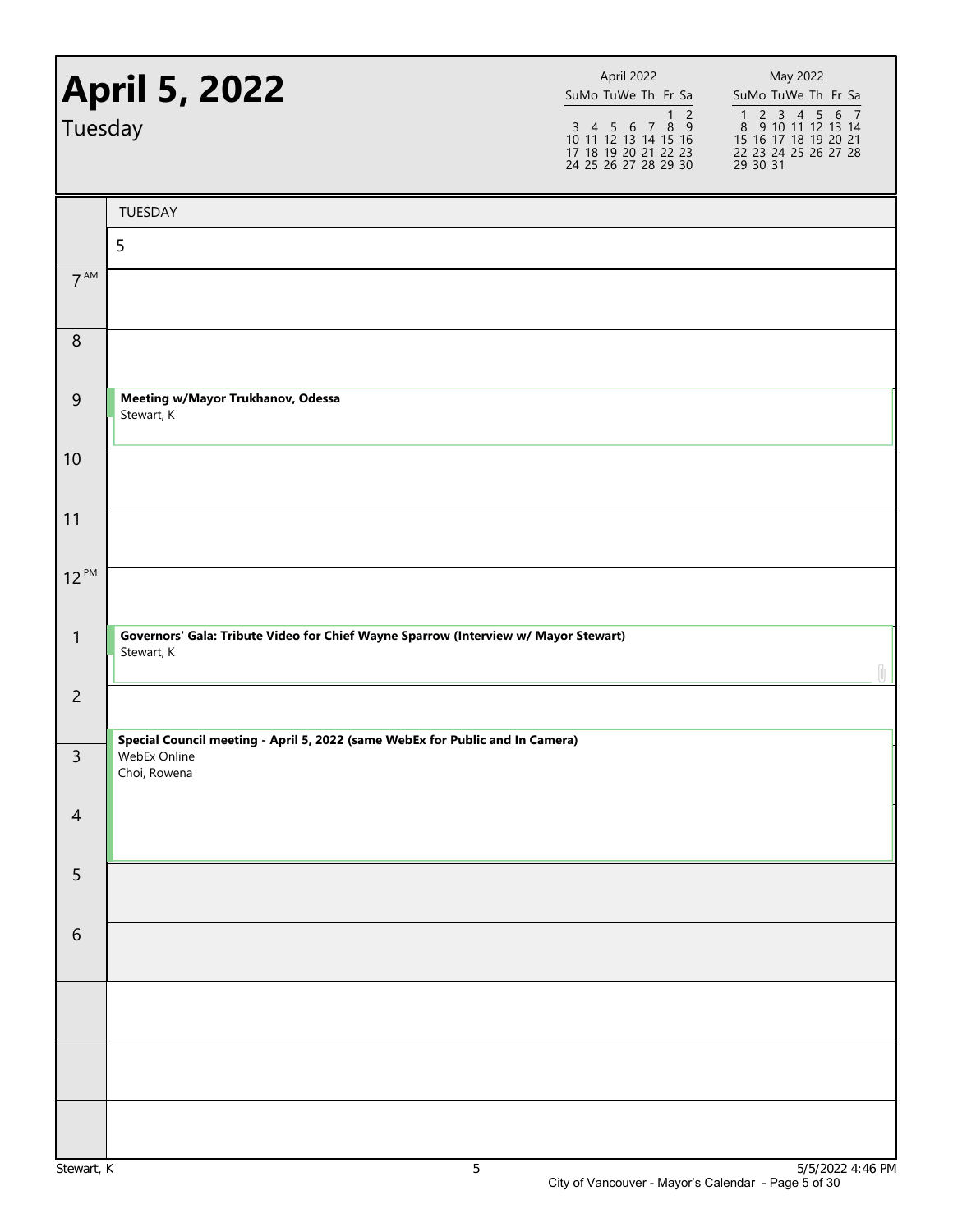| <b>April 6, 2022</b><br>Wednesday |                                                                  | April 2022<br>SuMo TuWe Th Fr Sa<br>$\overline{1}$ 2<br>$\begin{array}{cccccc}\n3 & 4 & 5 & 6 & 7 & 8 & 9 \\ 10 & 11 & 12 & 13 & 14 & 15 & 16\n\end{array}$<br>17 18 19 20 21 22 23<br>24 25 26 27 28 29 30 | May 2022<br>SuMo TuWe Th Fr Sa<br>1 2 3 4 5 6 7<br>8 9 10 11 12 13 14<br>15 16 17 18 19 20 21<br>22 23 24 25 26 27 28<br>29 30 31 |  |
|-----------------------------------|------------------------------------------------------------------|-------------------------------------------------------------------------------------------------------------------------------------------------------------------------------------------------------------|-----------------------------------------------------------------------------------------------------------------------------------|--|
|                                   | WEDNESDAY                                                        |                                                                                                                                                                                                             |                                                                                                                                   |  |
|                                   | 6                                                                |                                                                                                                                                                                                             |                                                                                                                                   |  |
| $7^{AM}$                          |                                                                  |                                                                                                                                                                                                             |                                                                                                                                   |  |
| 8                                 |                                                                  |                                                                                                                                                                                                             |                                                                                                                                   |  |
| $\overline{9}$                    |                                                                  |                                                                                                                                                                                                             |                                                                                                                                   |  |
| 10                                | Follow-up Call w/A. Rzen                                         |                                                                                                                                                                                                             |                                                                                                                                   |  |
| 11                                |                                                                  |                                                                                                                                                                                                             |                                                                                                                                   |  |
| $12^{PM}$                         |                                                                  |                                                                                                                                                                                                             |                                                                                                                                   |  |
| $\mathbf{1}$                      | <b>Meeting w/Dr. J Francis</b><br>Stewart, K                     |                                                                                                                                                                                                             |                                                                                                                                   |  |
| $\overline{2}$                    | <b>BC2030 Leadership Assembly Meeting</b><br><b>Tricia Smith</b> |                                                                                                                                                                                                             |                                                                                                                                   |  |
| $\mathsf 3$                       |                                                                  |                                                                                                                                                                                                             |                                                                                                                                   |  |
|                                   | Meeting: w/P. Mochrie<br>Stewart, K                              |                                                                                                                                                                                                             |                                                                                                                                   |  |
| $\overline{4}$                    |                                                                  |                                                                                                                                                                                                             |                                                                                                                                   |  |
| 5                                 |                                                                  |                                                                                                                                                                                                             |                                                                                                                                   |  |
| $\sqrt{6}$                        |                                                                  |                                                                                                                                                                                                             |                                                                                                                                   |  |
|                                   |                                                                  |                                                                                                                                                                                                             |                                                                                                                                   |  |
|                                   |                                                                  |                                                                                                                                                                                                             |                                                                                                                                   |  |
|                                   |                                                                  |                                                                                                                                                                                                             | $T/T$ $(0.000$                                                                                                                    |  |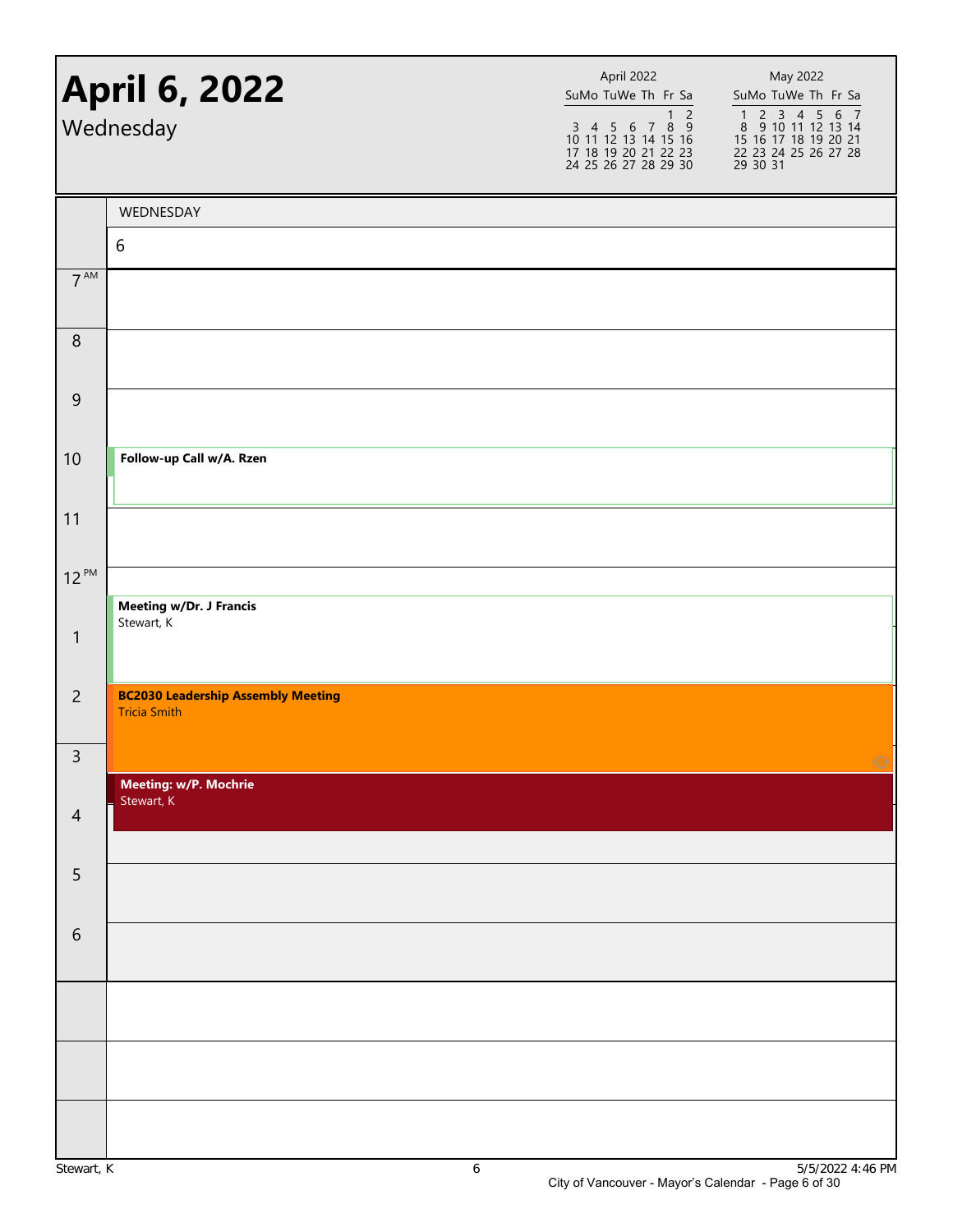|                 | <b>April 7, 2022</b><br>Thursday                               | April 2022<br>SuMo TuWe Th Fr Sa<br>$\overline{1}$ 2<br>$\begin{array}{cccccc}\n3 & 4 & 5 & 6 & 7 & 8 & 9 \\ 10 & 11 & 12 & 13 & 14 & 15 & 16\n\end{array}$<br>17 18 19 20 21 22 23<br>24 25 26 27 28 29 30 | May 2022<br>SuMo TuWe Th Fr Sa<br>1 2 3 4 5 6 7<br>8 9 10 11 12 13 14<br>15 16 17 18 19 20 21<br>22 23 24 25 26 27 28<br>29 30 31 |
|-----------------|----------------------------------------------------------------|-------------------------------------------------------------------------------------------------------------------------------------------------------------------------------------------------------------|-----------------------------------------------------------------------------------------------------------------------------------|
|                 | THURSDAY                                                       |                                                                                                                                                                                                             |                                                                                                                                   |
|                 | $\overline{7}$                                                 |                                                                                                                                                                                                             |                                                                                                                                   |
| $7^{\text{AM}}$ |                                                                |                                                                                                                                                                                                             |                                                                                                                                   |
| $\, 8$          |                                                                |                                                                                                                                                                                                             |                                                                                                                                   |
| $9\,$           |                                                                |                                                                                                                                                                                                             |                                                                                                                                   |
|                 | Call w/B. Kerr                                                 |                                                                                                                                                                                                             |                                                                                                                                   |
| 10              |                                                                | <b>Monthly Meeting: Mayor's Office/Planning</b><br>Monckton, Neil                                                                                                                                           |                                                                                                                                   |
| 11              |                                                                |                                                                                                                                                                                                             |                                                                                                                                   |
| $12^{PM}$       | Call w/A. Legall<br>Stewart, K                                 |                                                                                                                                                                                                             |                                                                                                                                   |
|                 |                                                                |                                                                                                                                                                                                             |                                                                                                                                   |
| $\mathbf{1}$    | <b>Urgent Meeting of the Mayors' Council</b><br>Mayors Council |                                                                                                                                                                                                             |                                                                                                                                   |
| $\overline{2}$  |                                                                |                                                                                                                                                                                                             |                                                                                                                                   |
| 3               | Ĥ.                                                             | Special Council Meeting (reconvening from March 31, 2022)<br>Council Chamber/ WebEx Online<br><b>CC Meeting Requests</b>                                                                                    |                                                                                                                                   |
| $\overline{4}$  |                                                                |                                                                                                                                                                                                             |                                                                                                                                   |
| 5               |                                                                |                                                                                                                                                                                                             |                                                                                                                                   |
| $\sqrt{6}$      |                                                                |                                                                                                                                                                                                             |                                                                                                                                   |
|                 |                                                                |                                                                                                                                                                                                             |                                                                                                                                   |
|                 |                                                                |                                                                                                                                                                                                             |                                                                                                                                   |
|                 |                                                                |                                                                                                                                                                                                             |                                                                                                                                   |
|                 |                                                                |                                                                                                                                                                                                             |                                                                                                                                   |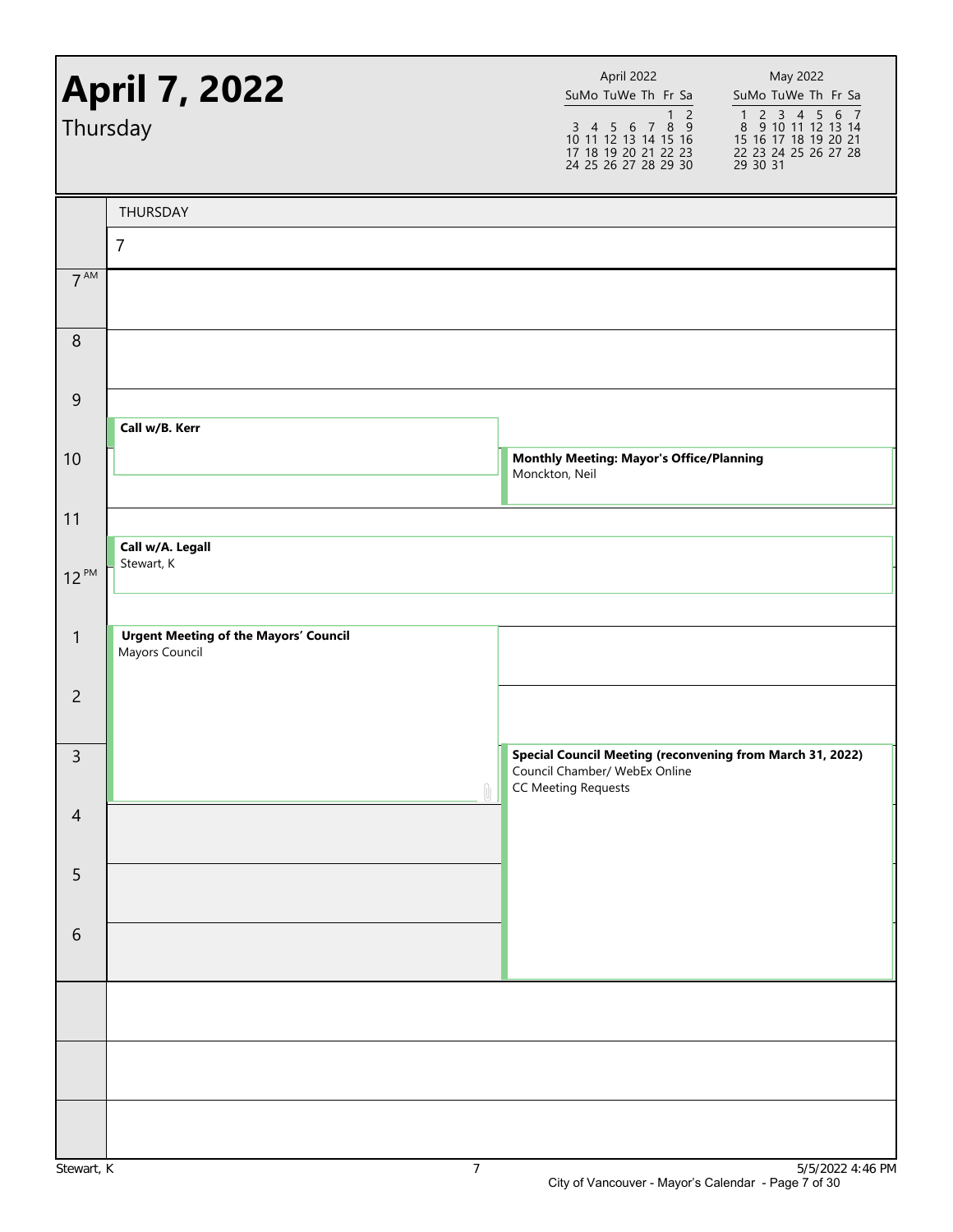| Friday          | <b>April 8, 2022</b>                                                             | April 2022<br>SuMo TuWe Th Fr Sa<br>$\overline{1}$ 2<br>$\begin{array}{cccccc}\n3 & 4 & 5 & 6 & 7 & 8 & 9 \\ 10 & 11 & 12 & 13 & 14 & 15 & 16\n\end{array}$<br>17 18 19 20 21 22 23<br>24 25 26 27 28 29 30 | May 2022<br>SuMo TuWe Th Fr Sa<br>1 2 3 4 5 6 7<br>8 9 10 11 12 13 14<br>15 16 17 18 19 20 21<br>22 23 24 25 26 27 28<br>29 30 31 |
|-----------------|----------------------------------------------------------------------------------|-------------------------------------------------------------------------------------------------------------------------------------------------------------------------------------------------------------|-----------------------------------------------------------------------------------------------------------------------------------|
|                 | <b>FRIDAY</b>                                                                    |                                                                                                                                                                                                             |                                                                                                                                   |
|                 | 8                                                                                |                                                                                                                                                                                                             |                                                                                                                                   |
| 7 <sup>AM</sup> | <b>BC Urban Mayors' Caucus Meeting</b><br>Lisa Helps (Mayor)                     |                                                                                                                                                                                                             | $\varnothing$ $\parallel$                                                                                                         |
| $\, 8$          | <b>Quarterly Meeting with the BCUMC &amp; Minister Eby</b><br>Lisa Helps (Mayor) |                                                                                                                                                                                                             |                                                                                                                                   |
| $\overline{9}$  |                                                                                  |                                                                                                                                                                                                             |                                                                                                                                   |
|                 | Media: Interview w/CBC - C. Hall<br>Stewart, K                                   |                                                                                                                                                                                                             |                                                                                                                                   |
| 10              |                                                                                  |                                                                                                                                                                                                             |                                                                                                                                   |
|                 |                                                                                  |                                                                                                                                                                                                             |                                                                                                                                   |
| 11              | <b>CityStudio 10th Anniversary</b><br>Stewart, K                                 | Monthly Call w/S. Johanssen                                                                                                                                                                                 |                                                                                                                                   |
| $12^{PM}$       |                                                                                  |                                                                                                                                                                                                             |                                                                                                                                   |
| $\mathbf{1}$    |                                                                                  |                                                                                                                                                                                                             |                                                                                                                                   |
| $\overline{2}$  | Meeting w/K. Dhaliwal and I. Grewal<br>Stewart, K                                |                                                                                                                                                                                                             |                                                                                                                                   |
| $\mathbf{R}$    |                                                                                  |                                                                                                                                                                                                             |                                                                                                                                   |
| $\overline{4}$  |                                                                                  |                                                                                                                                                                                                             |                                                                                                                                   |
| 5               |                                                                                  |                                                                                                                                                                                                             |                                                                                                                                   |
| $\sqrt{6}$      |                                                                                  |                                                                                                                                                                                                             |                                                                                                                                   |
|                 |                                                                                  |                                                                                                                                                                                                             |                                                                                                                                   |
|                 |                                                                                  |                                                                                                                                                                                                             |                                                                                                                                   |
|                 |                                                                                  |                                                                                                                                                                                                             |                                                                                                                                   |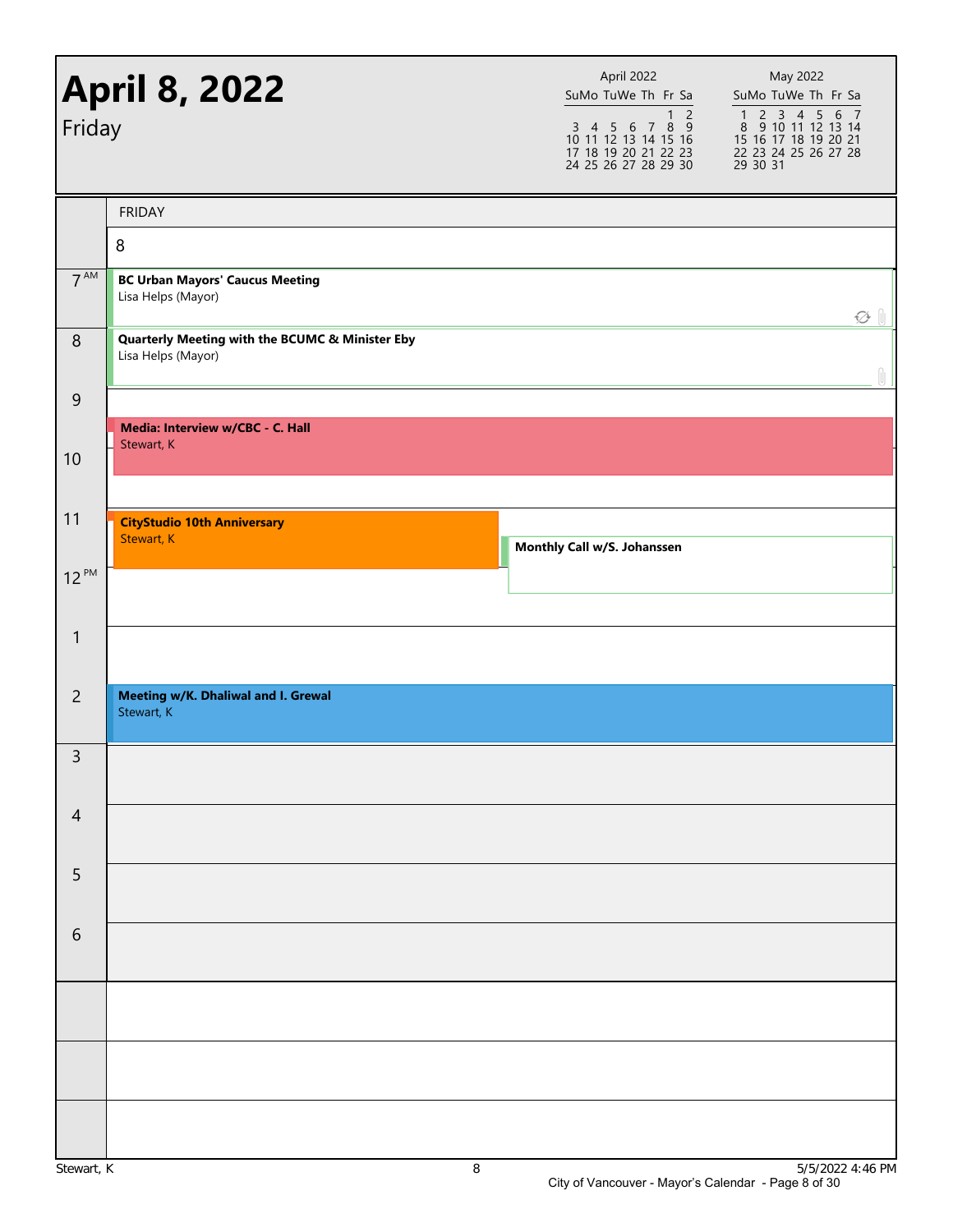| <b>April 9, 2022</b><br>Saturday |          | April 2022<br>SuMo TuWe Th Fr Sa<br>$\begin{array}{@{}c@{\hspace{1em}}c@{\hspace{1em}}c@{\hspace{1em}}c@{\hspace{1em}}c@{\hspace{1em}}c@{\hspace{1em}}c@{\hspace{1em}}c@{\hspace{1em}}c@{\hspace{1em}}c@{\hspace{1em}}c@{\hspace{1em}}c@{\hspace{1em}}c@{\hspace{1em}}c@{\hspace{1em}}c@{\hspace{1em}}c@{\hspace{1em}}c@{\hspace{1em}}c@{\hspace{1em}}c@{\hspace{1em}}c@{\hspace{1em}}c@{\hspace{1em}}c@{\hspace{1em}}c@{\hspace{1em}}c@{\hspace{$<br>17 18 19 20 21 22 23<br>24 25 26 27 28 29 30 | May 2022<br>SuMo TuWe Th Fr Sa<br>1 2 3 4 5 6 7<br>8 9 10 11 12 13 14<br>15 16 17 18 19 20 21<br>22 23 24 25 26 27 28<br>$\overline{29}$ 30 31 |
|----------------------------------|----------|----------------------------------------------------------------------------------------------------------------------------------------------------------------------------------------------------------------------------------------------------------------------------------------------------------------------------------------------------------------------------------------------------------------------------------------------------------------------------------------------------|------------------------------------------------------------------------------------------------------------------------------------------------|
|                                  | SATURDAY |                                                                                                                                                                                                                                                                                                                                                                                                                                                                                                    |                                                                                                                                                |
|                                  | 9        |                                                                                                                                                                                                                                                                                                                                                                                                                                                                                                    |                                                                                                                                                |
| $7^{\text{AM}}$                  |          |                                                                                                                                                                                                                                                                                                                                                                                                                                                                                                    |                                                                                                                                                |
| $\, 8$                           |          |                                                                                                                                                                                                                                                                                                                                                                                                                                                                                                    |                                                                                                                                                |
| $\boldsymbol{9}$                 |          |                                                                                                                                                                                                                                                                                                                                                                                                                                                                                                    |                                                                                                                                                |
| 10                               |          |                                                                                                                                                                                                                                                                                                                                                                                                                                                                                                    |                                                                                                                                                |
| 11                               |          |                                                                                                                                                                                                                                                                                                                                                                                                                                                                                                    |                                                                                                                                                |
| $12^{PM}$                        |          |                                                                                                                                                                                                                                                                                                                                                                                                                                                                                                    |                                                                                                                                                |
| $\mathbf{1}$                     |          |                                                                                                                                                                                                                                                                                                                                                                                                                                                                                                    |                                                                                                                                                |
| $\overline{c}$                   |          |                                                                                                                                                                                                                                                                                                                                                                                                                                                                                                    |                                                                                                                                                |
| $\overline{3}$                   |          |                                                                                                                                                                                                                                                                                                                                                                                                                                                                                                    |                                                                                                                                                |
| $\overline{4}$                   |          |                                                                                                                                                                                                                                                                                                                                                                                                                                                                                                    |                                                                                                                                                |
| 5                                |          |                                                                                                                                                                                                                                                                                                                                                                                                                                                                                                    |                                                                                                                                                |
| $\,$ 6 $\,$                      |          |                                                                                                                                                                                                                                                                                                                                                                                                                                                                                                    |                                                                                                                                                |
|                                  |          |                                                                                                                                                                                                                                                                                                                                                                                                                                                                                                    |                                                                                                                                                |
|                                  |          |                                                                                                                                                                                                                                                                                                                                                                                                                                                                                                    |                                                                                                                                                |
|                                  |          |                                                                                                                                                                                                                                                                                                                                                                                                                                                                                                    |                                                                                                                                                |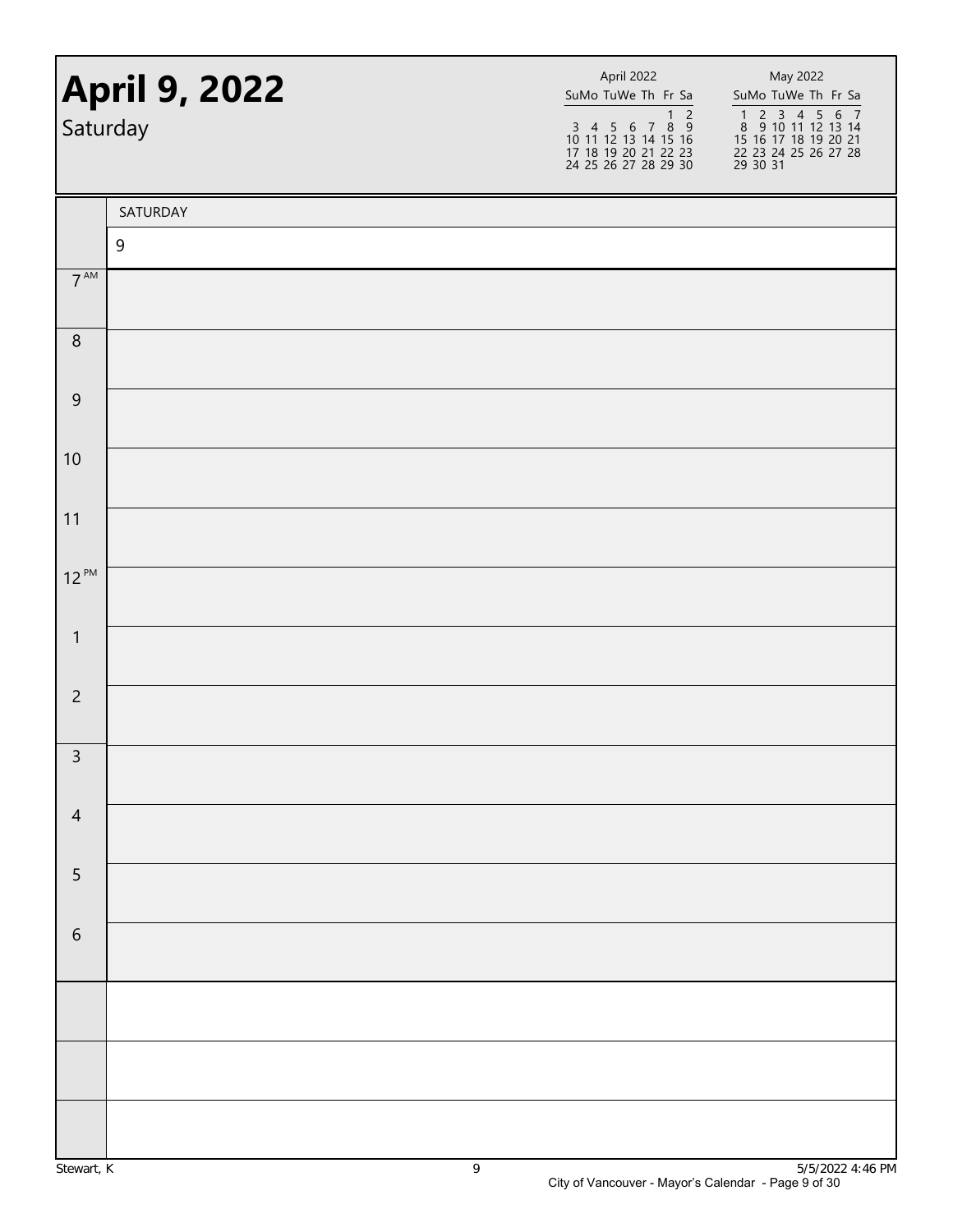| <b>April 10, 2022</b><br>Sunday |        | April 2022<br>SuMo TuWe Th Fr Sa<br>$\overline{1}$ 2<br>$\begin{array}{cccccc}\n3 & 4 & 5 & 6 & 7 & 8 & 9 \\ 10 & 11 & 12 & 13 & 14 & 15 & 16\n\end{array}$<br>17 18 19 20 21 22 23<br>24 25 26 27 28 29 30 | May 2022<br>SuMo TuWe Th Fr Sa<br>1 2 3 4 5 6 7<br>8 9 10 11 12 13 14<br>15 16 17 18 19 20 21<br>22 23 24 25 26 27 28<br>29 30 31 |
|---------------------------------|--------|-------------------------------------------------------------------------------------------------------------------------------------------------------------------------------------------------------------|-----------------------------------------------------------------------------------------------------------------------------------|
|                                 | SUNDAY |                                                                                                                                                                                                             |                                                                                                                                   |
|                                 | $10$   |                                                                                                                                                                                                             |                                                                                                                                   |
| $7^{\text{AM}}$                 |        |                                                                                                                                                                                                             |                                                                                                                                   |
| $\, 8$                          |        |                                                                                                                                                                                                             |                                                                                                                                   |
| $\mathsf 9$                     |        |                                                                                                                                                                                                             |                                                                                                                                   |
| 10                              |        |                                                                                                                                                                                                             |                                                                                                                                   |
| 11                              |        |                                                                                                                                                                                                             |                                                                                                                                   |
| $12^{PM}$                       |        |                                                                                                                                                                                                             |                                                                                                                                   |
| $\mathbf{1}$                    |        |                                                                                                                                                                                                             |                                                                                                                                   |
| $\overline{c}$                  |        |                                                                                                                                                                                                             |                                                                                                                                   |
| $\overline{3}$                  |        |                                                                                                                                                                                                             |                                                                                                                                   |
| $\overline{4}$                  |        |                                                                                                                                                                                                             |                                                                                                                                   |
| $\overline{5}$                  |        |                                                                                                                                                                                                             |                                                                                                                                   |
| $\sqrt{6}$                      |        |                                                                                                                                                                                                             |                                                                                                                                   |
|                                 |        |                                                                                                                                                                                                             |                                                                                                                                   |
|                                 |        |                                                                                                                                                                                                             |                                                                                                                                   |
|                                 |        |                                                                                                                                                                                                             |                                                                                                                                   |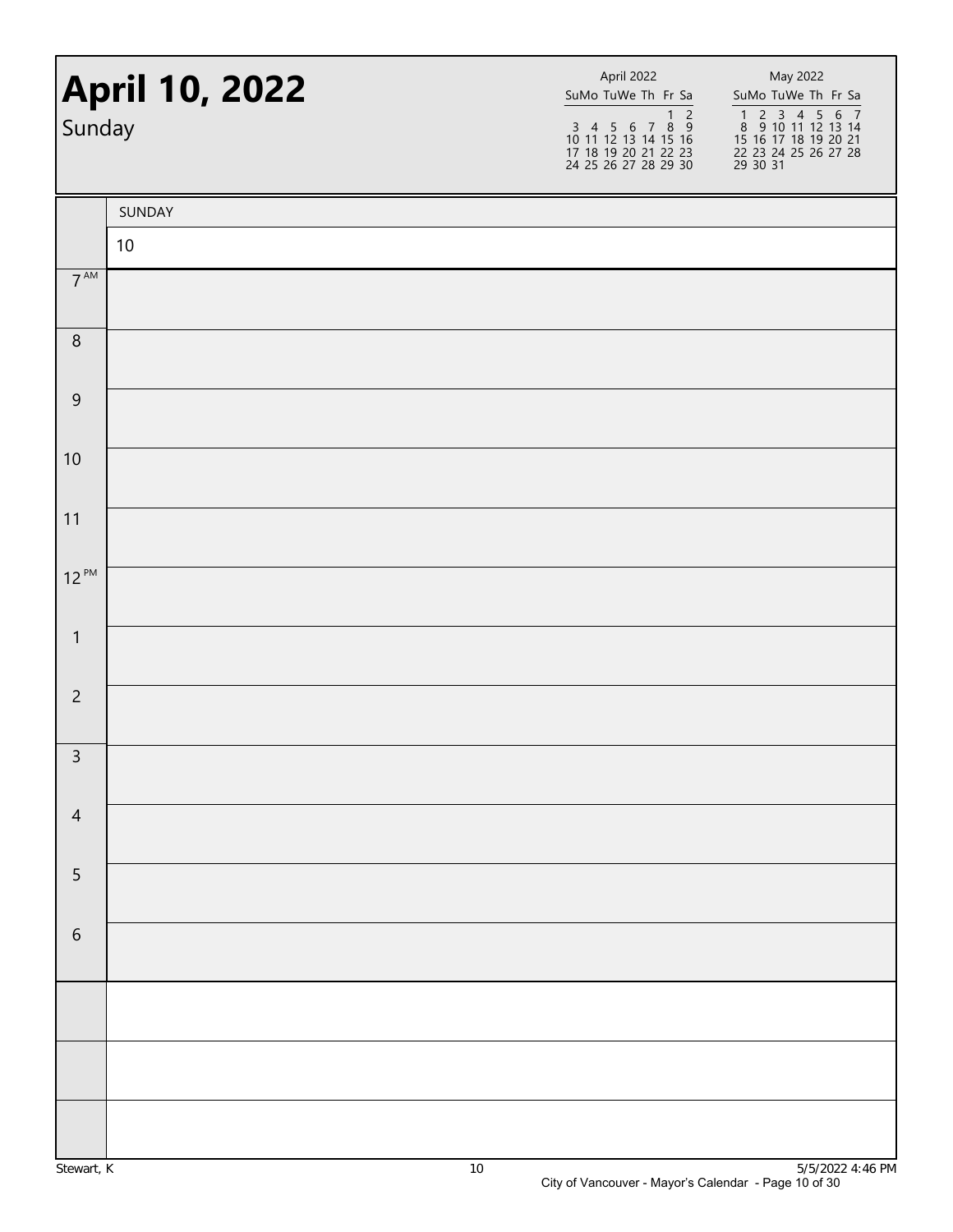|                 |                                                         | 24 25 26 27 28 29 30                    | 1 2 3 4 5 6 7<br>8 9 10 11 12 13 14<br>15 16 17 18 19 20 21<br>22 23 24 25 26 27 28<br>29 30 31 |
|-----------------|---------------------------------------------------------|-----------------------------------------|-------------------------------------------------------------------------------------------------|
|                 | <b>MONDAY</b>                                           |                                         |                                                                                                 |
| 11              |                                                         |                                         |                                                                                                 |
| $7^{\text{AM}}$ |                                                         |                                         |                                                                                                 |
| $\, 8$          |                                                         |                                         |                                                                                                 |
| $\overline{9}$  |                                                         |                                         |                                                                                                 |
| 10              |                                                         |                                         |                                                                                                 |
| 11              | <b>Weekly Meeting: Mayor's Office/CMO</b><br>Stewart, K |                                         |                                                                                                 |
| $12^{PM}$       |                                                         |                                         | ⊙                                                                                               |
| $\mathbf{1}$    | Call w/T. O'Donnell<br>Stewart, K                       | Call w/Dr. H Fry<br>Stewart, K          |                                                                                                 |
| $\overline{c}$  |                                                         |                                         |                                                                                                 |
| $\mathsf{3}$    | <b>Mayors' Council Staff Briefing</b>                   |                                         |                                                                                                 |
| $\overline{4}$  | Monckton, Neil                                          | <b>Bi-Weekly w/AG Eby</b><br>Stewart, K |                                                                                                 |
| 5               |                                                         |                                         |                                                                                                 |
| 6               |                                                         |                                         |                                                                                                 |
|                 |                                                         |                                         |                                                                                                 |
|                 |                                                         |                                         |                                                                                                 |
|                 |                                                         |                                         |                                                                                                 |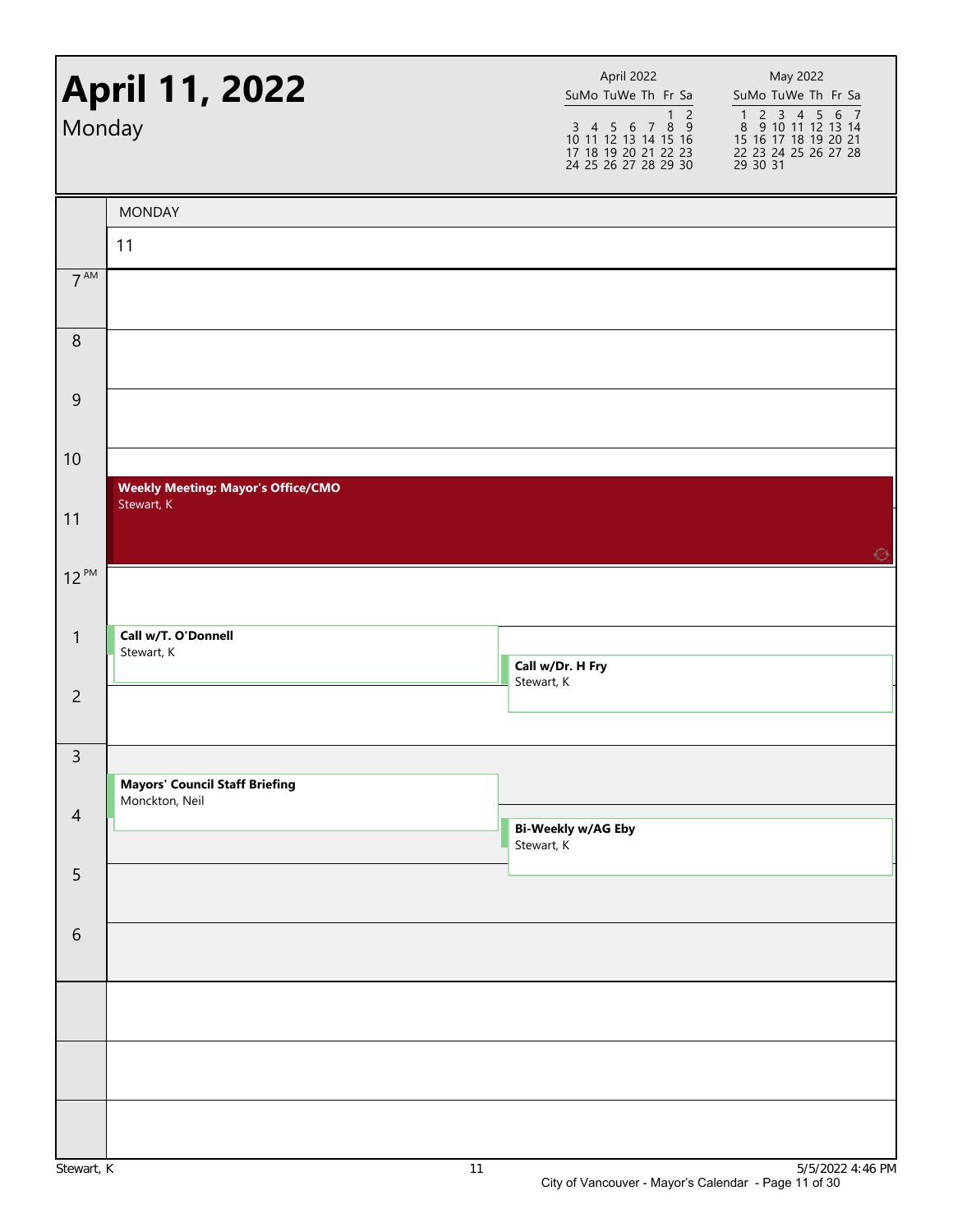| Tuesday        | <b>April 12, 2022</b>                                               | April 2022<br>May 2022<br>SuMo TuWe Th Fr Sa<br>SuMo TuWe Th Fr Sa<br>1 2 3 4 5 6 7<br>8 9 10 11 12 13 14<br>15 16 17 18 19 20 21<br>1 <sub>2</sub><br>$\begin{array}{cccccc}\n3 & 4 & 5 & 6 & 7 & 8 & 9 \\ 10 & 11 & 12 & 13 & 14 & 15 & 16\n\end{array}$<br>17 18 19 20 21 22 23<br>22 23 24 25 26 27 28<br>29 30 31<br>24 25 26 27 28 29 30 |
|----------------|---------------------------------------------------------------------|------------------------------------------------------------------------------------------------------------------------------------------------------------------------------------------------------------------------------------------------------------------------------------------------------------------------------------------------|
|                | TUESDAY                                                             |                                                                                                                                                                                                                                                                                                                                                |
|                | 12                                                                  |                                                                                                                                                                                                                                                                                                                                                |
| $7^{AM}$       |                                                                     |                                                                                                                                                                                                                                                                                                                                                |
| $\,8\,$        |                                                                     |                                                                                                                                                                                                                                                                                                                                                |
| $\overline{9}$ | Council meeting - April 12, 2022<br>Council Chambers / WebEx Online |                                                                                                                                                                                                                                                                                                                                                |
| 10             | Dragnea, Irina                                                      |                                                                                                                                                                                                                                                                                                                                                |
| 11             |                                                                     |                                                                                                                                                                                                                                                                                                                                                |
| $12^{PM}$      |                                                                     | <b>VFRS Media Avail: Abbott St. Fire</b>                                                                                                                                                                                                                                                                                                       |
| $\mathbf{1}$   |                                                                     | In Camera meeting - April 12, 2022<br>WebEx Online<br>Swanston, Denise                                                                                                                                                                                                                                                                         |
| $\overline{c}$ |                                                                     |                                                                                                                                                                                                                                                                                                                                                |
| 3              |                                                                     |                                                                                                                                                                                                                                                                                                                                                |
| $\overline{4}$ |                                                                     |                                                                                                                                                                                                                                                                                                                                                |
| $\overline{5}$ | Media: Interview w/On the Coast<br>Stewart, K                       |                                                                                                                                                                                                                                                                                                                                                |
| 6              |                                                                     |                                                                                                                                                                                                                                                                                                                                                |
|                |                                                                     |                                                                                                                                                                                                                                                                                                                                                |
|                |                                                                     |                                                                                                                                                                                                                                                                                                                                                |
|                |                                                                     |                                                                                                                                                                                                                                                                                                                                                |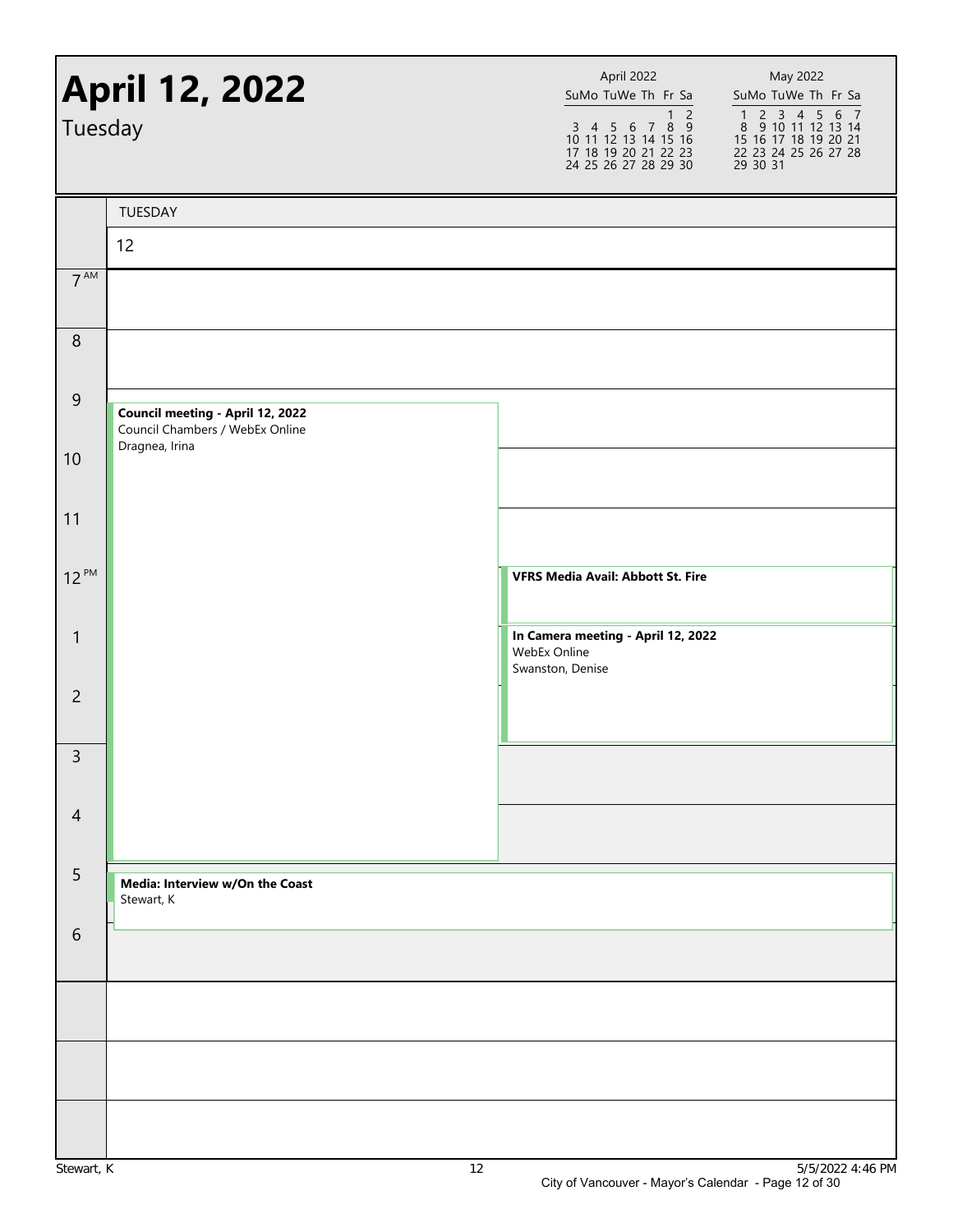|                 | <b>April 13, 2022</b><br>Wednesday                                                    |                                                                                   | April 2022 | SuMo TuWe Th Fr Sa<br>$\overline{2}$<br>$\mathbf{1}$<br>$\begin{array}{cccccc}\n3 & 4 & 5 & 6 & 7 & 8 & 9 \\ 10 & 11 & 12 & 13 & 14 & 15 & 16\n\end{array}$<br>17 18 19 20 21 22 23<br>24 25 26 27 28 29 30 | May 2022<br>SuMo TuWe Th Fr Sa<br>1 2 3 4 5 6 7<br>8 9 10 11 12 13 14<br>15 16 17 18 19 20 21<br>22 23 24 25 26 27 28<br>29 30 31 |
|-----------------|---------------------------------------------------------------------------------------|-----------------------------------------------------------------------------------|------------|-------------------------------------------------------------------------------------------------------------------------------------------------------------------------------------------------------------|-----------------------------------------------------------------------------------------------------------------------------------|
|                 | WEDNESDAY                                                                             |                                                                                   |            |                                                                                                                                                                                                             |                                                                                                                                   |
|                 | 13                                                                                    |                                                                                   |            |                                                                                                                                                                                                             |                                                                                                                                   |
| $7^{\text{AM}}$ |                                                                                       |                                                                                   |            |                                                                                                                                                                                                             |                                                                                                                                   |
| $\,8\,$         |                                                                                       |                                                                                   |            |                                                                                                                                                                                                             |                                                                                                                                   |
| $\overline{9}$  | <b>Mayors' Council Finance &amp; Governance</b><br><b>Committee</b><br>Mayors Council | <b>Standing Committee on Policy and</b>                                           |            |                                                                                                                                                                                                             |                                                                                                                                   |
| 10              |                                                                                       | <b>Strategic Priorities - April 13, 2022</b><br>Council Chamber<br>Stewart, Alyse |            |                                                                                                                                                                                                             |                                                                                                                                   |
| 11              |                                                                                       |                                                                                   |            |                                                                                                                                                                                                             |                                                                                                                                   |
| $12^{PM}$       |                                                                                       |                                                                                   |            |                                                                                                                                                                                                             |                                                                                                                                   |
| 1               | Special In Camera meeting - April 13,<br>2022<br>WebEx Online                         |                                                                                   |            |                                                                                                                                                                                                             |                                                                                                                                   |
| $\overline{2}$  | Swanston, Denise                                                                      |                                                                                   |            |                                                                                                                                                                                                             |                                                                                                                                   |
| $\mathsf{3}$    | Media: Interview with F. Bula                                                         |                                                                                   |            |                                                                                                                                                                                                             |                                                                                                                                   |
| $\overline{4}$  |                                                                                       |                                                                                   |            | Stewart, K                                                                                                                                                                                                  | <b>Meeting w/Minister Fraser</b>                                                                                                  |
| 5               | Media: Interview w/J. Johal                                                           |                                                                                   |            |                                                                                                                                                                                                             |                                                                                                                                   |
| 6               | <b>Travel</b>                                                                         |                                                                                   |            |                                                                                                                                                                                                             | ◡                                                                                                                                 |
|                 | 7:00pm - 9:00pm Dinner w/Mayor Rees, Bristol and T. Codrington                        |                                                                                   |            |                                                                                                                                                                                                             |                                                                                                                                   |
|                 |                                                                                       |                                                                                   |            |                                                                                                                                                                                                             |                                                                                                                                   |
|                 |                                                                                       |                                                                                   |            |                                                                                                                                                                                                             |                                                                                                                                   |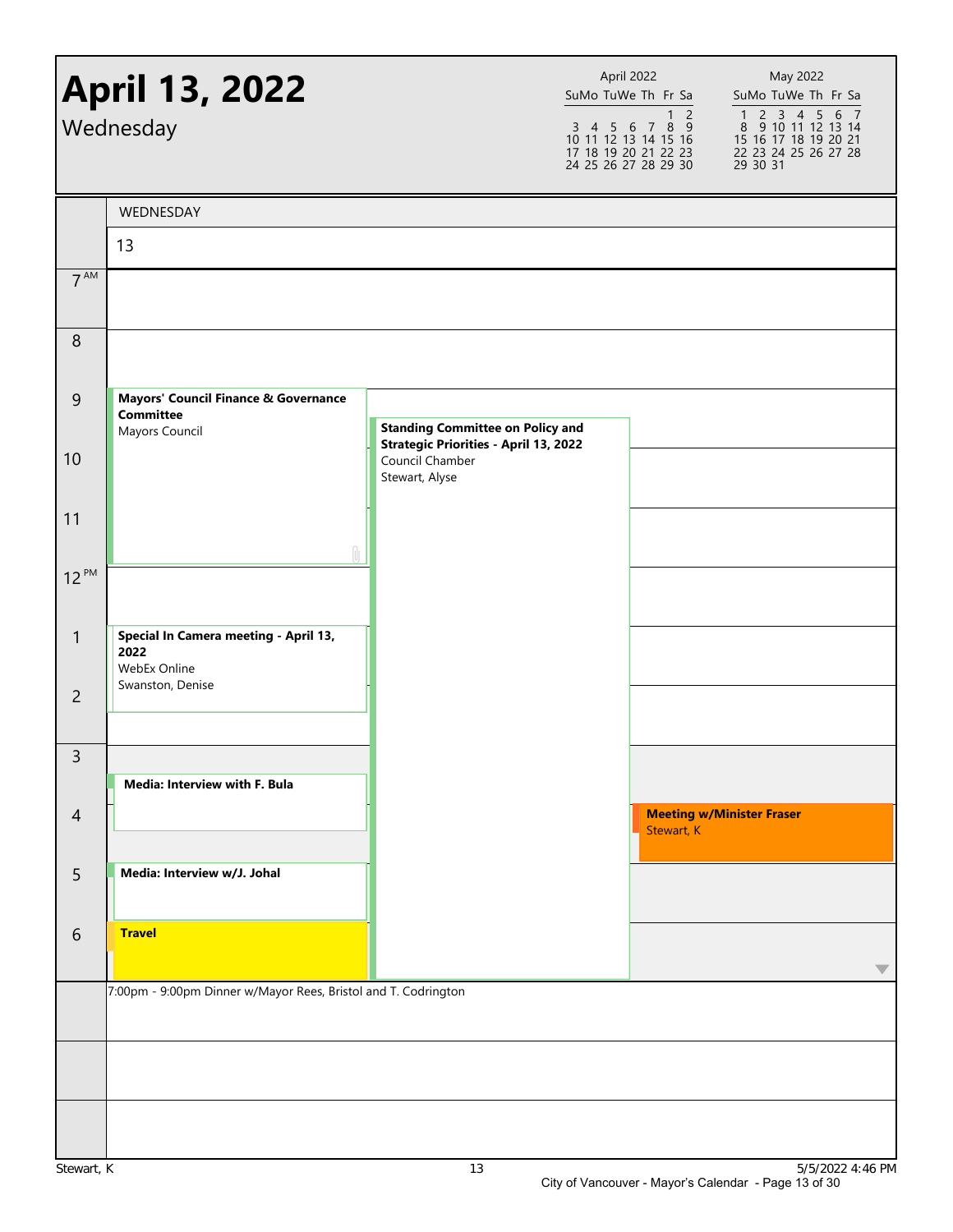|                 | <b>April 14, 2022</b><br>Thursday                                                                                                  | April 2022<br>SuMo TuWe Th Fr Sa<br>1 <sub>2</sub><br>$\begin{array}{cccccc}\n3 & 4 & 5 & 6 & 7 & 8 & 9 \\ 10 & 11 & 12 & 13 & 14 & 15 & 16\n\end{array}$<br>17 18 19 20 21 22 23<br>24 25 26 27 28 29 30 | May 2022<br>SuMo TuWe Th Fr Sa<br>1 2 3 4 5 6 7<br>8 9 10 11 12 13 14<br>15 16 17 18 19 20 21<br>22 23 24 25 26 27 28<br>29 30 31 |
|-----------------|------------------------------------------------------------------------------------------------------------------------------------|-----------------------------------------------------------------------------------------------------------------------------------------------------------------------------------------------------------|-----------------------------------------------------------------------------------------------------------------------------------|
|                 | THURSDAY                                                                                                                           |                                                                                                                                                                                                           |                                                                                                                                   |
|                 | 14                                                                                                                                 |                                                                                                                                                                                                           |                                                                                                                                   |
| 7 <sup>AM</sup> |                                                                                                                                    |                                                                                                                                                                                                           |                                                                                                                                   |
| 8               |                                                                                                                                    |                                                                                                                                                                                                           |                                                                                                                                   |
| 9               | <b>Memorial Service for Captain S. Letourneau</b><br>Stewart, K                                                                    |                                                                                                                                                                                                           |                                                                                                                                   |
| 10              |                                                                                                                                    |                                                                                                                                                                                                           |                                                                                                                                   |
| 11              |                                                                                                                                    |                                                                                                                                                                                                           |                                                                                                                                   |
| $12^{PM}$       | <b>Media: Interview w/City News</b><br>Stewart, K                                                                                  |                                                                                                                                                                                                           |                                                                                                                                   |
| $\mathbf{1}$    |                                                                                                                                    | Media: Interview w/Global<br>Stewart, K                                                                                                                                                                   |                                                                                                                                   |
| $\overline{c}$  |                                                                                                                                    |                                                                                                                                                                                                           |                                                                                                                                   |
| 3               | Meeting w/ C. Keating, R. Sihota, D. Sutton, J. Cameron, M. Dosanjh, M. Mckee, and H. Stoker<br>Ceremonial Boardroom<br>Stewart, K |                                                                                                                                                                                                           |                                                                                                                                   |
|                 |                                                                                                                                    |                                                                                                                                                                                                           |                                                                                                                                   |
| $\overline{4}$  | <b>Monthly Call with Chief Palmer</b>                                                                                              |                                                                                                                                                                                                           |                                                                                                                                   |
| 5               |                                                                                                                                    |                                                                                                                                                                                                           |                                                                                                                                   |
| 6               | Public Hearing - April 14, 2022<br>WebEx Online / Council Chambers<br>Swanston, Denise                                             |                                                                                                                                                                                                           |                                                                                                                                   |
|                 |                                                                                                                                    |                                                                                                                                                                                                           |                                                                                                                                   |
|                 |                                                                                                                                    |                                                                                                                                                                                                           |                                                                                                                                   |
|                 |                                                                                                                                    |                                                                                                                                                                                                           |                                                                                                                                   |
|                 |                                                                                                                                    |                                                                                                                                                                                                           |                                                                                                                                   |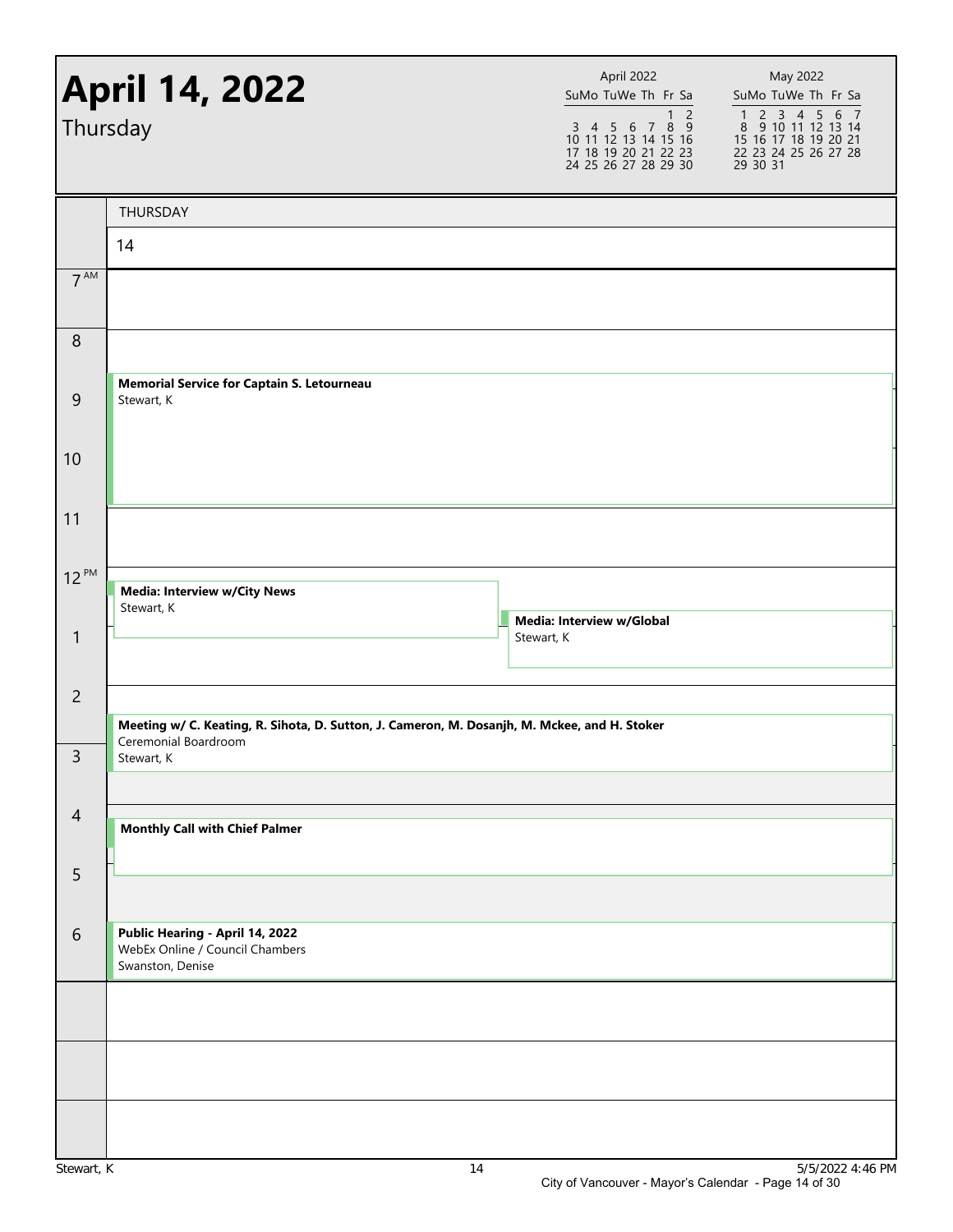| Friday          | <b>April 15, 2022</b> | April 2022<br>SuMo TuWe Th Fr Sa | May 2022<br>SuMo TuWe Th Fr Sa<br>1 2 3 4 5 6 7<br>8 9 10 11 12 13 14<br>15 16 17 18 19 20 21<br>22 23 24 25 26 27 28<br>29 30 31 |
|-----------------|-----------------------|----------------------------------|-----------------------------------------------------------------------------------------------------------------------------------|
|                 | <b>FRIDAY</b>         |                                  |                                                                                                                                   |
|                 | 15                    |                                  |                                                                                                                                   |
| $7^{\text{AM}}$ |                       |                                  |                                                                                                                                   |
| $\, 8$          |                       |                                  |                                                                                                                                   |
| $9$             |                       |                                  |                                                                                                                                   |
| 10              |                       |                                  |                                                                                                                                   |
| 11              |                       |                                  |                                                                                                                                   |
| $12^{PM}$       |                       |                                  |                                                                                                                                   |
| $\mathbf{1}$    |                       |                                  |                                                                                                                                   |
| $\overline{2}$  |                       |                                  |                                                                                                                                   |
| $\overline{3}$  |                       |                                  |                                                                                                                                   |
| $\overline{4}$  |                       |                                  |                                                                                                                                   |
| 5               |                       |                                  |                                                                                                                                   |
| $\sqrt{6}$      |                       |                                  |                                                                                                                                   |
|                 |                       |                                  |                                                                                                                                   |
|                 |                       |                                  |                                                                                                                                   |
|                 |                       |                                  |                                                                                                                                   |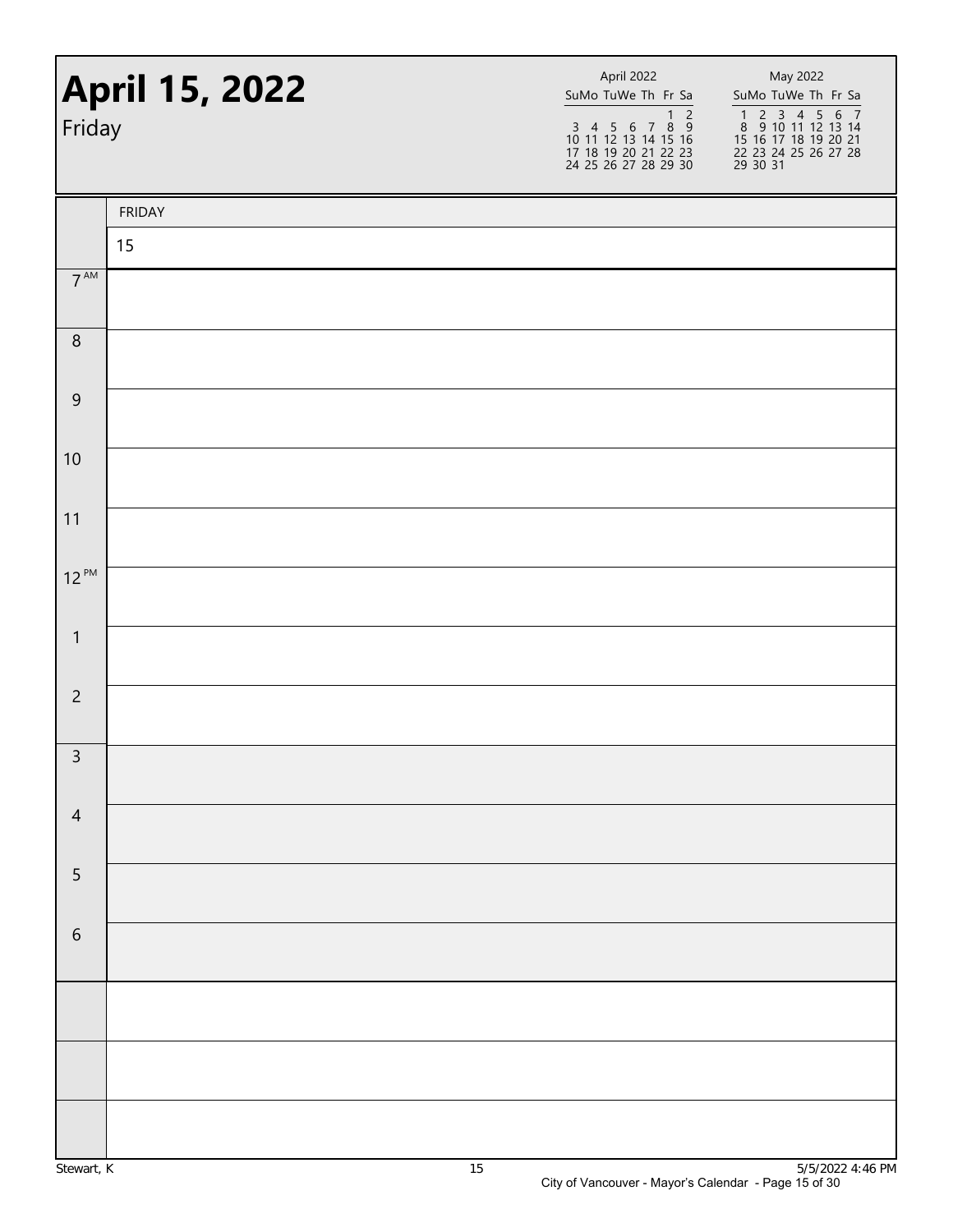| <b>April 16, 2022</b><br>Saturday |                                                                    | April 2022<br>SuMo TuWe Th Fr Sa<br>1 2<br>3 4 5 6 7 8 9<br>10 11 12 13 14 15 16<br>17 18 19 20 21 22 23<br>24 25 26 27 28 29 30 | May 2022<br>SuMo TuWe Th Fr Sa<br>1 2 3 4 5 6 7<br>8 9 10 11 12 13 14<br>15 16 17 18 19 20 21<br>22 23 24 25 26 27 28<br>29 30 31 |  |
|-----------------------------------|--------------------------------------------------------------------|----------------------------------------------------------------------------------------------------------------------------------|-----------------------------------------------------------------------------------------------------------------------------------|--|
|                                   | SATURDAY                                                           |                                                                                                                                  |                                                                                                                                   |  |
|                                   | 16                                                                 |                                                                                                                                  |                                                                                                                                   |  |
| $7^{\text{AM}}$                   |                                                                    |                                                                                                                                  |                                                                                                                                   |  |
| $\,8\,$                           |                                                                    |                                                                                                                                  |                                                                                                                                   |  |
| $9\,$                             |                                                                    |                                                                                                                                  |                                                                                                                                   |  |
| 10                                | Vaisakhi Parade<br>Ross St Temple (8000 Ross Street)<br>Stewart, K |                                                                                                                                  |                                                                                                                                   |  |
| 11                                |                                                                    |                                                                                                                                  |                                                                                                                                   |  |
| $12^{PM}$                         |                                                                    |                                                                                                                                  |                                                                                                                                   |  |
| $\mathbf{1}$                      |                                                                    |                                                                                                                                  |                                                                                                                                   |  |
| $\overline{2}$                    |                                                                    |                                                                                                                                  |                                                                                                                                   |  |
| $\overline{3}$                    |                                                                    |                                                                                                                                  |                                                                                                                                   |  |
| $\overline{4}$                    |                                                                    |                                                                                                                                  |                                                                                                                                   |  |
| 5                                 |                                                                    |                                                                                                                                  |                                                                                                                                   |  |
| $\sqrt{6}$                        |                                                                    |                                                                                                                                  |                                                                                                                                   |  |
|                                   |                                                                    |                                                                                                                                  |                                                                                                                                   |  |
|                                   |                                                                    |                                                                                                                                  |                                                                                                                                   |  |
|                                   |                                                                    |                                                                                                                                  |                                                                                                                                   |  |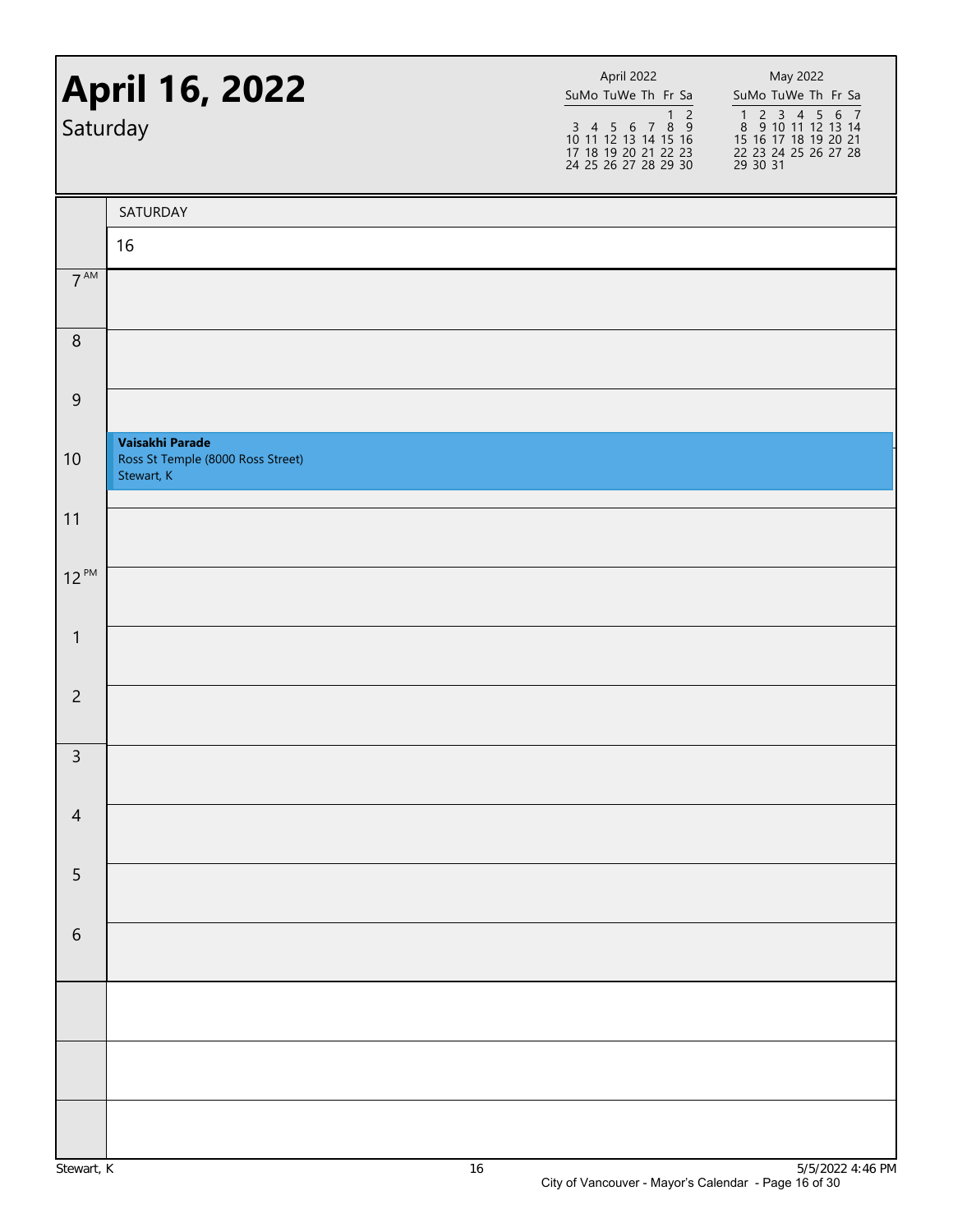| <b>April 17, 2022</b><br>Sunday |        | April 2022<br>SuMo TuWe Th Fr Sa<br>$\overline{1}$ 2<br>$\begin{array}{cccccc}\n3 & 4 & 5 & 6 & 7 & 8 & 9 \\ 10 & 11 & 12 & 13 & 14 & 15 & 16\n\end{array}$<br>17 18 19 20 21 22 23<br>24 25 26 27 28 29 30 | May 2022<br>SuMo TuWe Th Fr Sa<br>1 2 3 4 5 6 7<br>8 9 10 11 12 13 14<br>15 16 17 18 19 20 21<br>22 23 24 25 26 27 28<br>29 30 31 |  |
|---------------------------------|--------|-------------------------------------------------------------------------------------------------------------------------------------------------------------------------------------------------------------|-----------------------------------------------------------------------------------------------------------------------------------|--|
|                                 | SUNDAY |                                                                                                                                                                                                             |                                                                                                                                   |  |
|                                 | 17     |                                                                                                                                                                                                             |                                                                                                                                   |  |
| $7^{\text{AM}}$                 |        |                                                                                                                                                                                                             |                                                                                                                                   |  |
| $\, 8$                          |        |                                                                                                                                                                                                             |                                                                                                                                   |  |
| $\boldsymbol{9}$                |        |                                                                                                                                                                                                             |                                                                                                                                   |  |
| 10                              |        |                                                                                                                                                                                                             |                                                                                                                                   |  |
| 11                              |        |                                                                                                                                                                                                             |                                                                                                                                   |  |
| $12^{PM}$                       |        |                                                                                                                                                                                                             |                                                                                                                                   |  |
| $\mathbf{1}$                    |        |                                                                                                                                                                                                             |                                                                                                                                   |  |
| $\overline{c}$                  |        |                                                                                                                                                                                                             |                                                                                                                                   |  |
| $\overline{3}$                  |        |                                                                                                                                                                                                             |                                                                                                                                   |  |
| $\overline{4}$                  |        |                                                                                                                                                                                                             |                                                                                                                                   |  |
| $\overline{5}$                  |        |                                                                                                                                                                                                             |                                                                                                                                   |  |
| $\sqrt{6}$                      |        |                                                                                                                                                                                                             |                                                                                                                                   |  |
|                                 |        |                                                                                                                                                                                                             |                                                                                                                                   |  |
|                                 |        |                                                                                                                                                                                                             |                                                                                                                                   |  |
|                                 |        |                                                                                                                                                                                                             |                                                                                                                                   |  |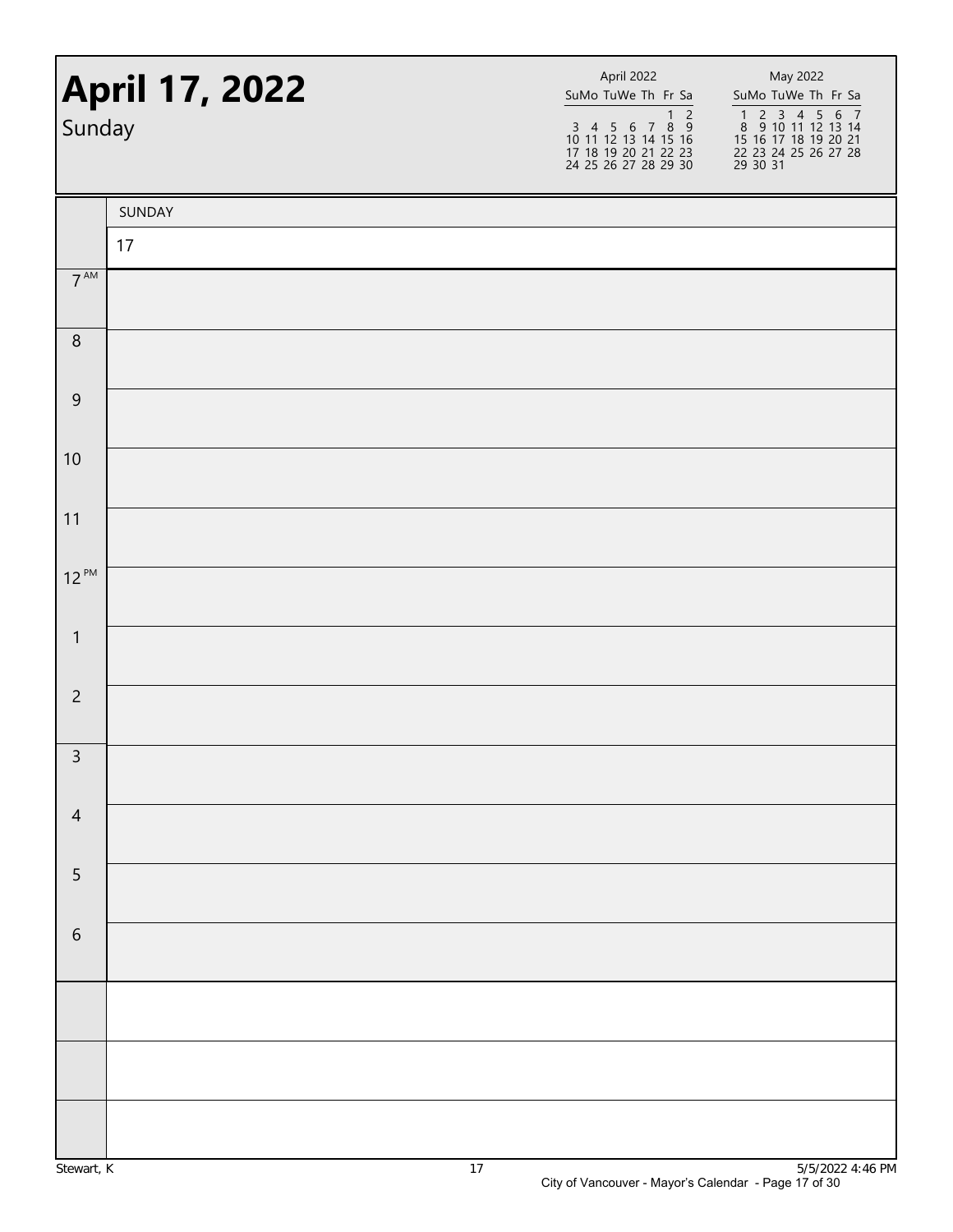|                 | <b>April 18, 2022</b><br>Monday |  | May 2022<br>SuMo TuWe Th Fr Sa<br>SuMo TuWe Th Fr Sa<br>$\overline{2}$<br>1 2 3 4 5 6 7<br>8 9 10 11 12 13 14<br>15 16 17 18 19 20 21<br>1 2<br>3 4 5 6 7 8 9<br>10 11 12 13 14 15 16<br>17 18 19 20 21 22 23<br>24 25 26 27 28 29 30<br>22 23 24 25 26 27 28<br>29 30 31 |
|-----------------|---------------------------------|--|---------------------------------------------------------------------------------------------------------------------------------------------------------------------------------------------------------------------------------------------------------------------------|
|                 | <b>MONDAY</b>                   |  |                                                                                                                                                                                                                                                                           |
|                 | 18                              |  |                                                                                                                                                                                                                                                                           |
| $7^{\text{AM}}$ |                                 |  |                                                                                                                                                                                                                                                                           |
| $\, 8$          |                                 |  |                                                                                                                                                                                                                                                                           |
| $\mathsf 9$     |                                 |  |                                                                                                                                                                                                                                                                           |
| 10              |                                 |  |                                                                                                                                                                                                                                                                           |
| 11              |                                 |  |                                                                                                                                                                                                                                                                           |
| $12^{PM}$       |                                 |  |                                                                                                                                                                                                                                                                           |
| $\mathbf{1}$    |                                 |  |                                                                                                                                                                                                                                                                           |
| $\overline{c}$  |                                 |  |                                                                                                                                                                                                                                                                           |
| $\overline{3}$  |                                 |  |                                                                                                                                                                                                                                                                           |
| $\overline{4}$  |                                 |  |                                                                                                                                                                                                                                                                           |
| $\sqrt{5}$      |                                 |  |                                                                                                                                                                                                                                                                           |
| $\sqrt{6}$      |                                 |  |                                                                                                                                                                                                                                                                           |
|                 |                                 |  |                                                                                                                                                                                                                                                                           |
|                 |                                 |  |                                                                                                                                                                                                                                                                           |
|                 |                                 |  |                                                                                                                                                                                                                                                                           |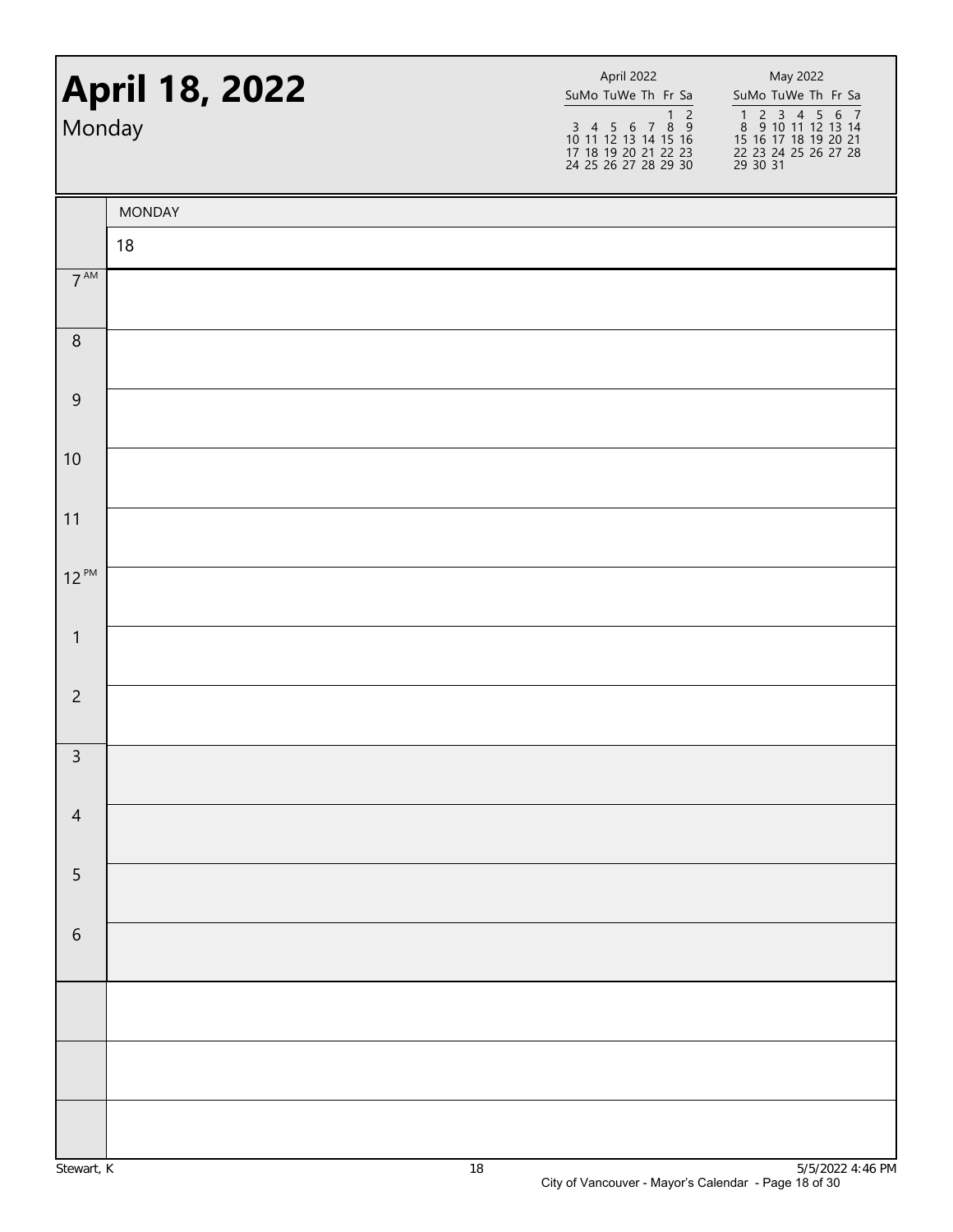| Tuesday          | <b>April 19, 2022</b>                                                                                   | April 2022<br>SuMo TuWe Th Fr Sa<br>$\overline{2}$<br>$\mathbf{1}$<br>3 4 5 6 7 8 9<br>10 11 12 13 14 15 16<br>17 18 19 20 21 22 23<br>24 25 26 27 28 29 30 | May 2022<br>SuMo TuWe Th Fr Sa<br>1 2 3 4 5 6 7<br>8 9 10 11 12 13 14<br>15 16 17 18 19 20 21<br>22 23 24 25 26 27 28<br>29 30 31 |
|------------------|---------------------------------------------------------------------------------------------------------|-------------------------------------------------------------------------------------------------------------------------------------------------------------|-----------------------------------------------------------------------------------------------------------------------------------|
|                  | TUESDAY                                                                                                 |                                                                                                                                                             |                                                                                                                                   |
|                  | 19                                                                                                      |                                                                                                                                                             |                                                                                                                                   |
| $7^{\text{AM}}$  |                                                                                                         |                                                                                                                                                             |                                                                                                                                   |
| $\, 8$           |                                                                                                         |                                                                                                                                                             |                                                                                                                                   |
| $\boldsymbol{9}$ |                                                                                                         |                                                                                                                                                             |                                                                                                                                   |
| 10               |                                                                                                         |                                                                                                                                                             |                                                                                                                                   |
| 11               |                                                                                                         |                                                                                                                                                             |                                                                                                                                   |
| $12^{PM}$        |                                                                                                         |                                                                                                                                                             |                                                                                                                                   |
| $\mathbf{1}$     |                                                                                                         |                                                                                                                                                             |                                                                                                                                   |
| $\overline{2}$   |                                                                                                         |                                                                                                                                                             |                                                                                                                                   |
| $\overline{3}$   |                                                                                                         |                                                                                                                                                             |                                                                                                                                   |
| $\overline{4}$   |                                                                                                         |                                                                                                                                                             |                                                                                                                                   |
| 5                |                                                                                                         |                                                                                                                                                             |                                                                                                                                   |
| $\sqrt{6}$       | Public Hearing (Reconvening from April 14, 2022)<br>WebEx Online / Council Chambers<br>Swanston, Denise |                                                                                                                                                             |                                                                                                                                   |
|                  |                                                                                                         |                                                                                                                                                             |                                                                                                                                   |
|                  |                                                                                                         |                                                                                                                                                             |                                                                                                                                   |
|                  |                                                                                                         |                                                                                                                                                             |                                                                                                                                   |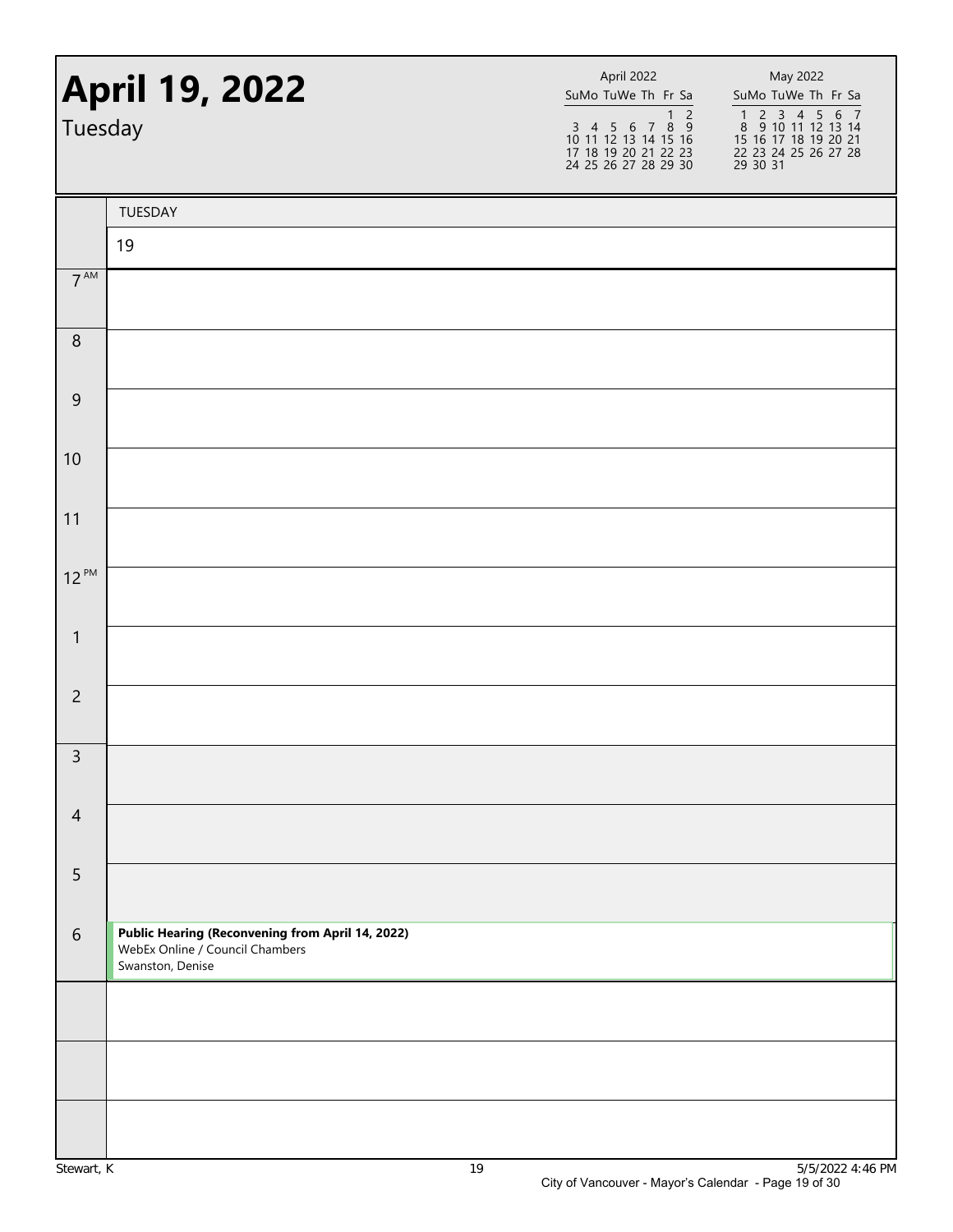|                 | <b>April 20, 2022</b><br>Wednesday                                                                 | April 2022<br>SuMo TuWe Th Fr Sa<br>$1\overline{2}$<br>$\begin{array}{cccccc}\n3 & 4 & 5 & 6 & 7 & 8 & 9 \\ 10 & 11 & 12 & 13 & 14 & 15 & 16\n\end{array}$<br>17 18 19 20 21 22 23<br>24 25 26 27 28 29 30 | May 2022<br>SuMo TuWe Th Fr Sa<br>1 2 3 4 5 6 7<br>8 9 10 11 12 13 14<br>15 16 17 18 19 20 21<br>22 23 24 25 26 27 28<br>29 30 31 |
|-----------------|----------------------------------------------------------------------------------------------------|------------------------------------------------------------------------------------------------------------------------------------------------------------------------------------------------------------|-----------------------------------------------------------------------------------------------------------------------------------|
|                 | WEDNESDAY                                                                                          |                                                                                                                                                                                                            |                                                                                                                                   |
|                 | 20                                                                                                 |                                                                                                                                                                                                            |                                                                                                                                   |
| $7^{\text{AM}}$ |                                                                                                    |                                                                                                                                                                                                            |                                                                                                                                   |
| 8               |                                                                                                    |                                                                                                                                                                                                            |                                                                                                                                   |
| 9               |                                                                                                    |                                                                                                                                                                                                            |                                                                                                                                   |
| 10              | <b>Meeting with Chief Sparrow</b><br>Stewart, K                                                    |                                                                                                                                                                                                            |                                                                                                                                   |
| 11              |                                                                                                    |                                                                                                                                                                                                            |                                                                                                                                   |
| $12^{PM}$       |                                                                                                    |                                                                                                                                                                                                            |                                                                                                                                   |
| $\mathbf{1}$    |                                                                                                    |                                                                                                                                                                                                            |                                                                                                                                   |
| $\overline{2}$  | <b>BC2030 Leadership Assembly Meeting</b><br><b>Microsoft Teams Meeting</b><br><b>Tricia Smith</b> |                                                                                                                                                                                                            | Ø                                                                                                                                 |
| 3               | <b>Film Greetings - SUCCESS</b><br>Stewart, K                                                      |                                                                                                                                                                                                            |                                                                                                                                   |
| $\overline{4}$  | Media: Interview w/Mo Amir<br>Stewart, K                                                           |                                                                                                                                                                                                            |                                                                                                                                   |
| 5               |                                                                                                    |                                                                                                                                                                                                            |                                                                                                                                   |
| 6               |                                                                                                    |                                                                                                                                                                                                            |                                                                                                                                   |
|                 |                                                                                                    |                                                                                                                                                                                                            |                                                                                                                                   |
|                 |                                                                                                    |                                                                                                                                                                                                            |                                                                                                                                   |
|                 |                                                                                                    |                                                                                                                                                                                                            |                                                                                                                                   |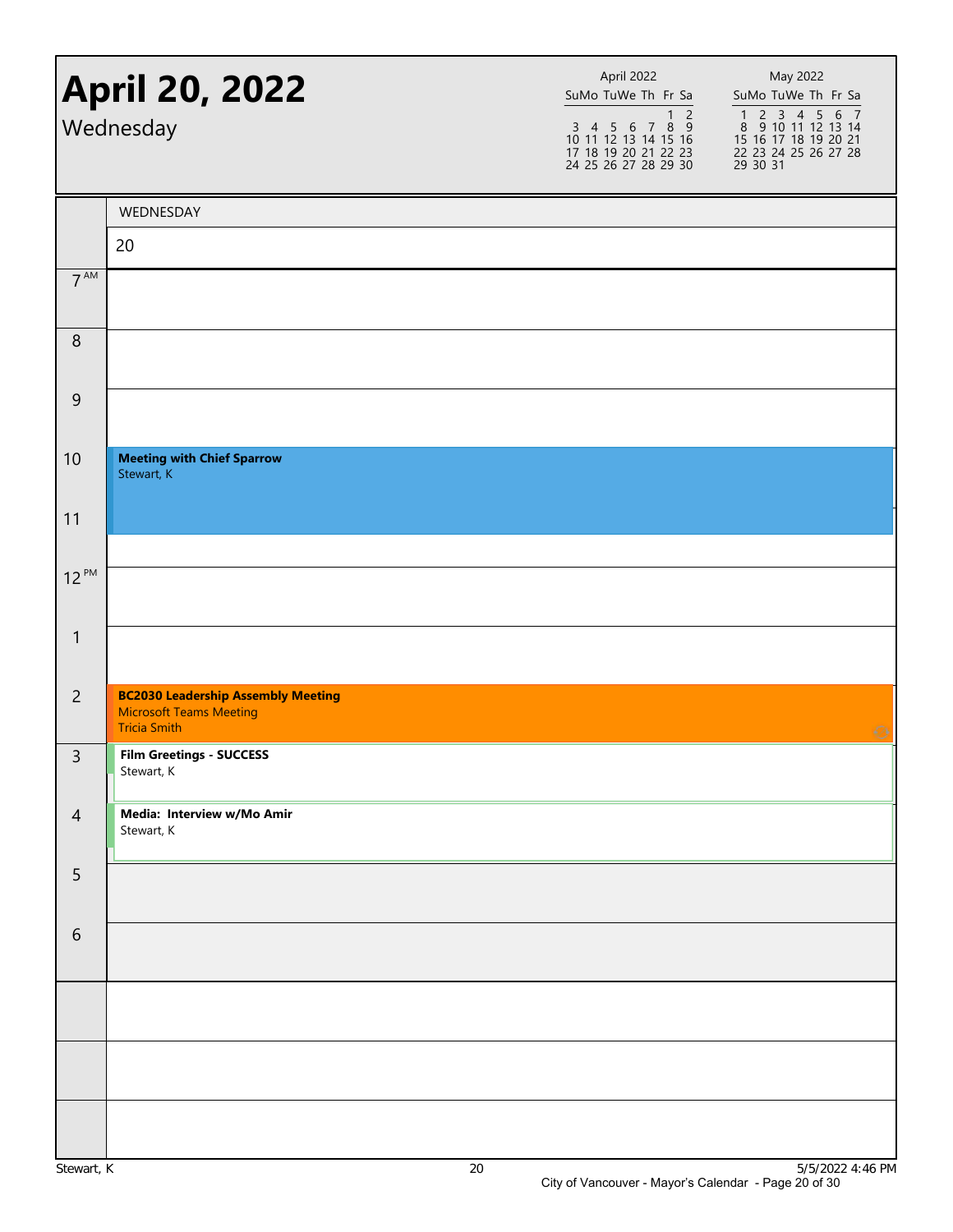| Thursday         | <b>April 21, 2022</b>                                                                                          | April 2022<br>SuMo TuWe Th Fr Sa<br>1 <sub>2</sub><br>$\begin{array}{cccccc}\n3 & 4 & 5 & 6 & 7 & 8 & 9 \\ 10 & 11 & 12 & 13 & 14 & 15 & 16\n\end{array}$<br>17 18 19 20 21 22 23<br>24 25 26 27 28 29 30 | May 2022<br>SuMo TuWe Th Fr Sa<br>1 2 3 4 5 6 7<br>8 9 10 11 12 13 14<br>15 16 17 18 19 20 21<br>22 23 24 25 26 27 28<br>29 30 31 |
|------------------|----------------------------------------------------------------------------------------------------------------|-----------------------------------------------------------------------------------------------------------------------------------------------------------------------------------------------------------|-----------------------------------------------------------------------------------------------------------------------------------|
|                  | THURSDAY                                                                                                       |                                                                                                                                                                                                           |                                                                                                                                   |
|                  | 21                                                                                                             |                                                                                                                                                                                                           |                                                                                                                                   |
| $7^{\text{AM}}$  |                                                                                                                |                                                                                                                                                                                                           |                                                                                                                                   |
| $\, 8$           |                                                                                                                |                                                                                                                                                                                                           |                                                                                                                                   |
| $\boldsymbol{9}$ |                                                                                                                |                                                                                                                                                                                                           |                                                                                                                                   |
| 10               |                                                                                                                |                                                                                                                                                                                                           |                                                                                                                                   |
| 11               |                                                                                                                |                                                                                                                                                                                                           |                                                                                                                                   |
| $12^{PM}$        |                                                                                                                |                                                                                                                                                                                                           |                                                                                                                                   |
| $\mathbf{1}$     | <b>Police Board Meeting</b><br>HUCULAK, Ali                                                                    |                                                                                                                                                                                                           |                                                                                                                                   |
| $\overline{c}$   |                                                                                                                |                                                                                                                                                                                                           |                                                                                                                                   |
| $\mathsf{3}$     |                                                                                                                |                                                                                                                                                                                                           |                                                                                                                                   |
| $\overline{4}$   |                                                                                                                |                                                                                                                                                                                                           |                                                                                                                                   |
| 5                |                                                                                                                |                                                                                                                                                                                                           |                                                                                                                                   |
| $6\,$            | Public Hearing (Reconvening from April 14 and 19, 2022)<br>WebEx Online / Council Chambers<br>Swanston, Denise |                                                                                                                                                                                                           |                                                                                                                                   |
|                  |                                                                                                                |                                                                                                                                                                                                           |                                                                                                                                   |
|                  |                                                                                                                |                                                                                                                                                                                                           |                                                                                                                                   |
|                  |                                                                                                                |                                                                                                                                                                                                           |                                                                                                                                   |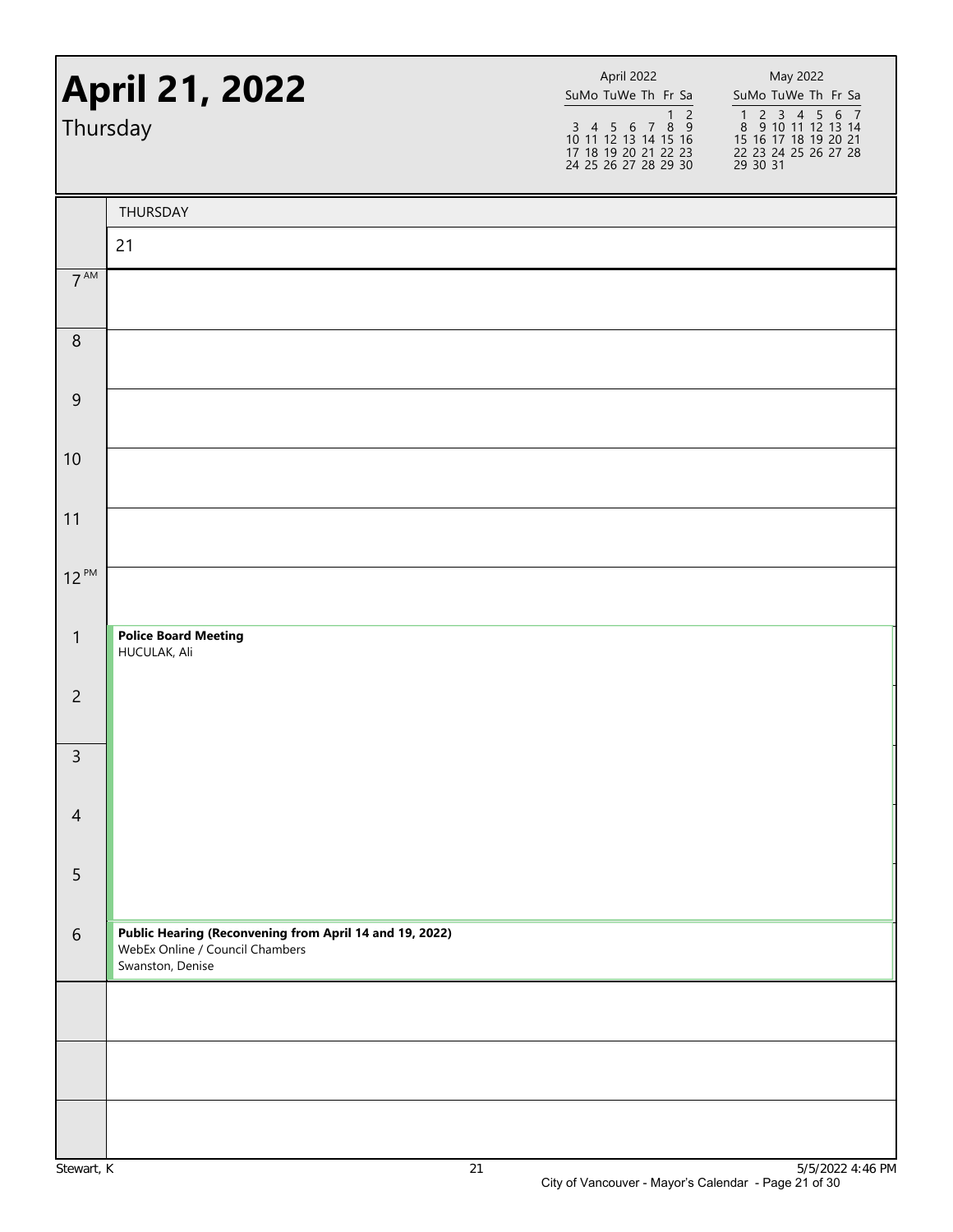| Friday          | <b>April 22, 2022</b>                             | April 2022<br>SuMo TuWe Th Fr Sa<br>$\begin{array}{cccccc}\n3 & 4 & 5 & 6 & 7 & 8 & 9 \\ 10 & 11 & 12 & 13 & 14 & 15 & 16\n\end{array}$<br>17 18 19 20 21 22 23<br>24 25 26 27 28 29 30 | $\overline{1}$ 2 | May 2022<br>SuMo TuWe Th Fr Sa<br>1 2 3 4 5 6 7<br>8 9 10 11 12 13 14<br>15 16 17 18 19 20 21<br>22 23 24 25 26 27 28<br>29 30 31 |
|-----------------|---------------------------------------------------|-----------------------------------------------------------------------------------------------------------------------------------------------------------------------------------------|------------------|-----------------------------------------------------------------------------------------------------------------------------------|
|                 | <b>FRIDAY</b>                                     |                                                                                                                                                                                         |                  |                                                                                                                                   |
|                 | 22                                                |                                                                                                                                                                                         |                  |                                                                                                                                   |
| $7^{\text{AM}}$ |                                                   |                                                                                                                                                                                         |                  |                                                                                                                                   |
| $\, 8$          | Media: Interview w/Global Morning<br>Singh, Alvin | Media: Interview w/CBC TV                                                                                                                                                               |                  |                                                                                                                                   |
| 9               | <b>Mayors' Council Meeting</b><br>Mayors Council  | Singh, Alvin                                                                                                                                                                            |                  |                                                                                                                                   |
| 10              |                                                   |                                                                                                                                                                                         |                  |                                                                                                                                   |
| 11              |                                                   |                                                                                                                                                                                         |                  |                                                                                                                                   |
| $12^{PM}$       |                                                   |                                                                                                                                                                                         |                  |                                                                                                                                   |
| $\mathbf{1}$    | Media: Interview w/CTV News<br>Singh, Alvin       | Media: Interview w/Omni<br>Stewart, K                                                                                                                                                   |                  |                                                                                                                                   |
| $\overline{2}$  |                                                   |                                                                                                                                                                                         |                  |                                                                                                                                   |
| $\overline{3}$  |                                                   |                                                                                                                                                                                         |                  |                                                                                                                                   |
| $\overline{4}$  |                                                   |                                                                                                                                                                                         |                  |                                                                                                                                   |
| 5               |                                                   |                                                                                                                                                                                         |                  |                                                                                                                                   |
| $\sqrt{6}$      |                                                   |                                                                                                                                                                                         |                  |                                                                                                                                   |
|                 |                                                   |                                                                                                                                                                                         |                  |                                                                                                                                   |
|                 |                                                   |                                                                                                                                                                                         |                  |                                                                                                                                   |
|                 |                                                   |                                                                                                                                                                                         |                  |                                                                                                                                   |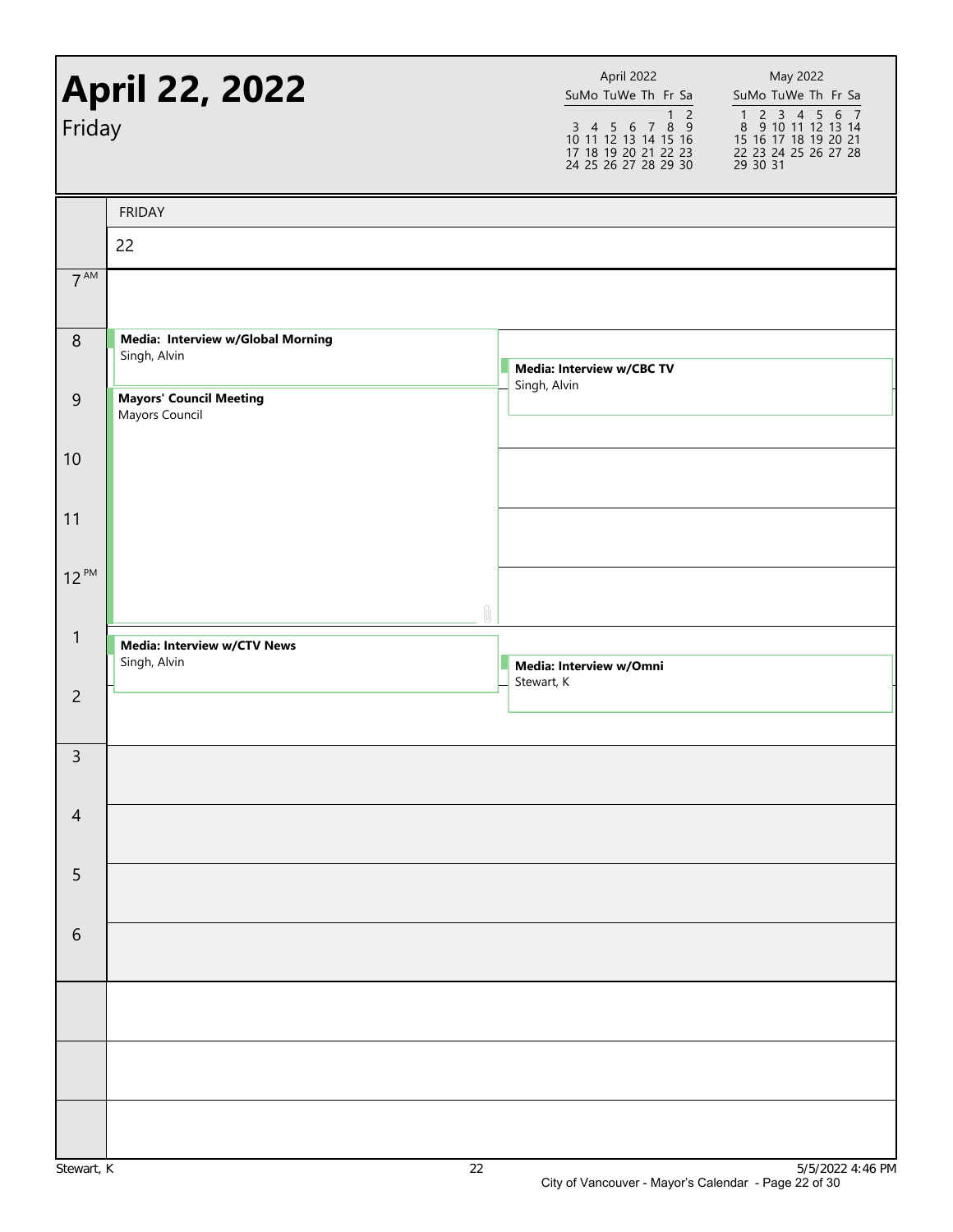|                  | <b>April 23, 2022</b><br>Saturday | April 2022<br>SuMo TuWe Th Fr Sa<br>$\overline{1}$ 2<br>$\begin{array}{cccccc}\n3 & 4 & 5 & 6 & 7 & 8 & 9 \\ 10 & 11 & 12 & 13 & 14 & 15 & 16\n\end{array}$<br>17 18 19 20 21 22 23<br>24 25 26 27 28 29 30 | May 2022<br>SuMo TuWe Th Fr Sa<br>1 2 3 4 5 6 7<br>8 9 10 11 12 13 14<br>15 16 17 18 19 20 21<br>22 23 24 25 26 27 28<br>29 30 31 |
|------------------|-----------------------------------|-------------------------------------------------------------------------------------------------------------------------------------------------------------------------------------------------------------|-----------------------------------------------------------------------------------------------------------------------------------|
|                  | SATURDAY                          |                                                                                                                                                                                                             |                                                                                                                                   |
|                  | 23                                |                                                                                                                                                                                                             |                                                                                                                                   |
| $7^{\text{AM}}$  |                                   |                                                                                                                                                                                                             |                                                                                                                                   |
| $\, 8$           |                                   |                                                                                                                                                                                                             |                                                                                                                                   |
| $\boldsymbol{9}$ |                                   |                                                                                                                                                                                                             |                                                                                                                                   |
| 10               |                                   |                                                                                                                                                                                                             |                                                                                                                                   |
| 11               |                                   |                                                                                                                                                                                                             |                                                                                                                                   |
| $12^{PM}$        |                                   |                                                                                                                                                                                                             |                                                                                                                                   |
| $\mathbf{1}$     |                                   |                                                                                                                                                                                                             |                                                                                                                                   |
| $\overline{c}$   |                                   |                                                                                                                                                                                                             |                                                                                                                                   |
| $\overline{3}$   |                                   |                                                                                                                                                                                                             |                                                                                                                                   |
| $\overline{4}$   |                                   |                                                                                                                                                                                                             |                                                                                                                                   |
| $\overline{5}$   |                                   |                                                                                                                                                                                                             |                                                                                                                                   |
| $\,$ 6 $\,$      |                                   |                                                                                                                                                                                                             |                                                                                                                                   |
|                  |                                   |                                                                                                                                                                                                             |                                                                                                                                   |
|                  |                                   |                                                                                                                                                                                                             |                                                                                                                                   |
|                  |                                   |                                                                                                                                                                                                             |                                                                                                                                   |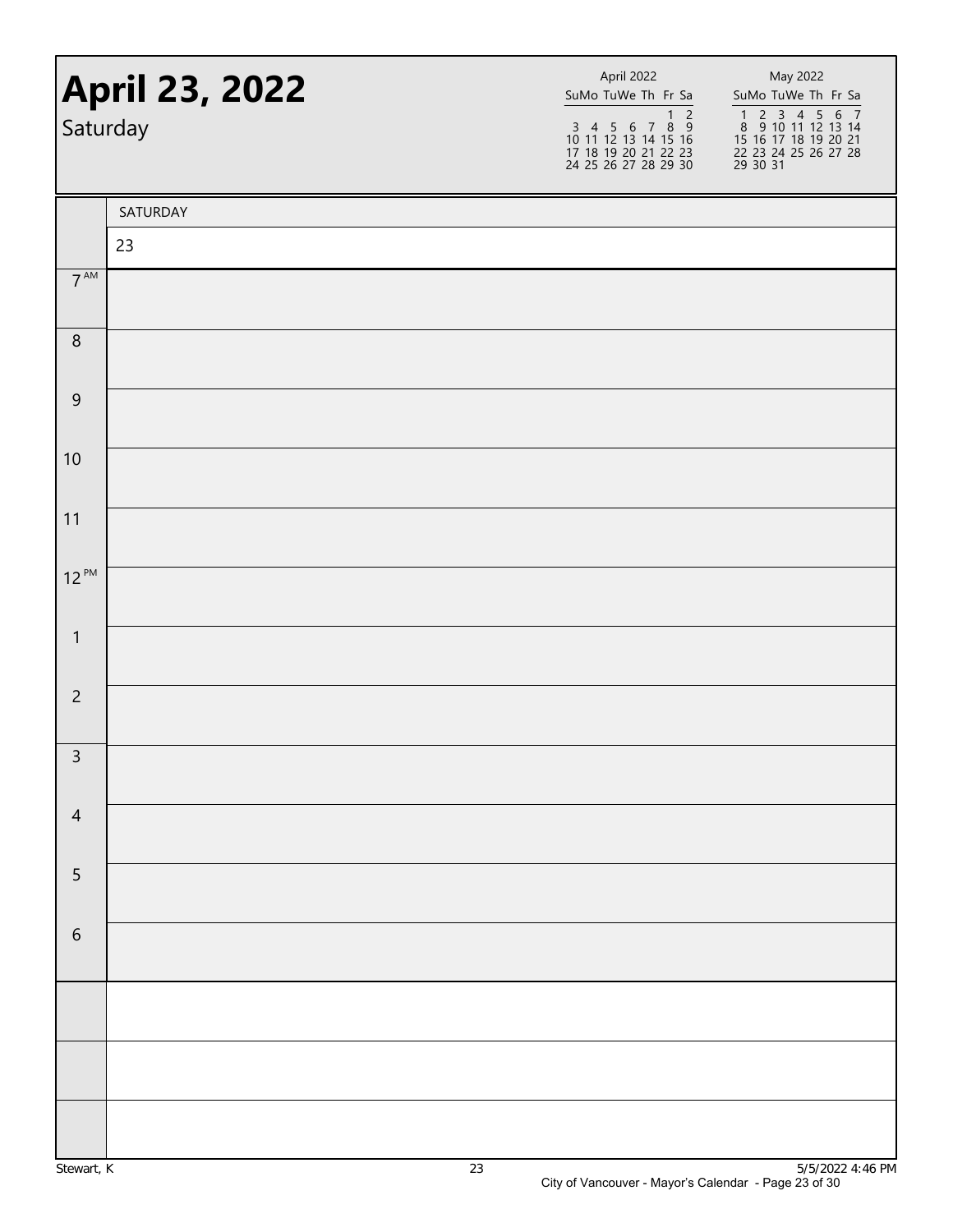|                 | <b>April 24, 2022</b><br>Sunday |  | April 2022<br>SuMo TuWe Th Fr Sa<br>$\overline{2}$<br>$\mathbf{1}$<br>$\begin{array}{cccccc}\n3 & 4 & 5 & 6 & 7 & 8 & 9 \\ 10 & 11 & 12 & 13 & 14 & 15 & 16\n\end{array}$<br>17 18 19 20 21 22 23<br>24 25 26 27 28 29 30 | May 2022<br>SuMo TuWe Th Fr Sa<br>1 2 3 4 5 6 7<br>8 9 10 11 12 13 14<br>15 16 17 18 19 20 21<br>22 23 24 25 26 27 28<br>29 30 31 |  |
|-----------------|---------------------------------|--|---------------------------------------------------------------------------------------------------------------------------------------------------------------------------------------------------------------------------|-----------------------------------------------------------------------------------------------------------------------------------|--|
|                 | SUNDAY                          |  |                                                                                                                                                                                                                           |                                                                                                                                   |  |
|                 | 24                              |  |                                                                                                                                                                                                                           |                                                                                                                                   |  |
| $7^{\text{AM}}$ |                                 |  |                                                                                                                                                                                                                           |                                                                                                                                   |  |
| $\, 8$          |                                 |  |                                                                                                                                                                                                                           |                                                                                                                                   |  |
| $\mathsf 9$     |                                 |  |                                                                                                                                                                                                                           |                                                                                                                                   |  |
| 10              |                                 |  |                                                                                                                                                                                                                           |                                                                                                                                   |  |
| 11              |                                 |  |                                                                                                                                                                                                                           |                                                                                                                                   |  |
| $12^{PM}$       |                                 |  |                                                                                                                                                                                                                           |                                                                                                                                   |  |
| $\mathbf{1}$    |                                 |  |                                                                                                                                                                                                                           |                                                                                                                                   |  |
| $\overline{c}$  |                                 |  |                                                                                                                                                                                                                           |                                                                                                                                   |  |
| $\overline{3}$  |                                 |  |                                                                                                                                                                                                                           |                                                                                                                                   |  |
| $\sqrt{4}$      |                                 |  |                                                                                                                                                                                                                           |                                                                                                                                   |  |
| $\overline{5}$  |                                 |  |                                                                                                                                                                                                                           |                                                                                                                                   |  |
| $\sqrt{6}$      |                                 |  |                                                                                                                                                                                                                           |                                                                                                                                   |  |
|                 |                                 |  |                                                                                                                                                                                                                           |                                                                                                                                   |  |
|                 |                                 |  |                                                                                                                                                                                                                           |                                                                                                                                   |  |
|                 |                                 |  |                                                                                                                                                                                                                           |                                                                                                                                   |  |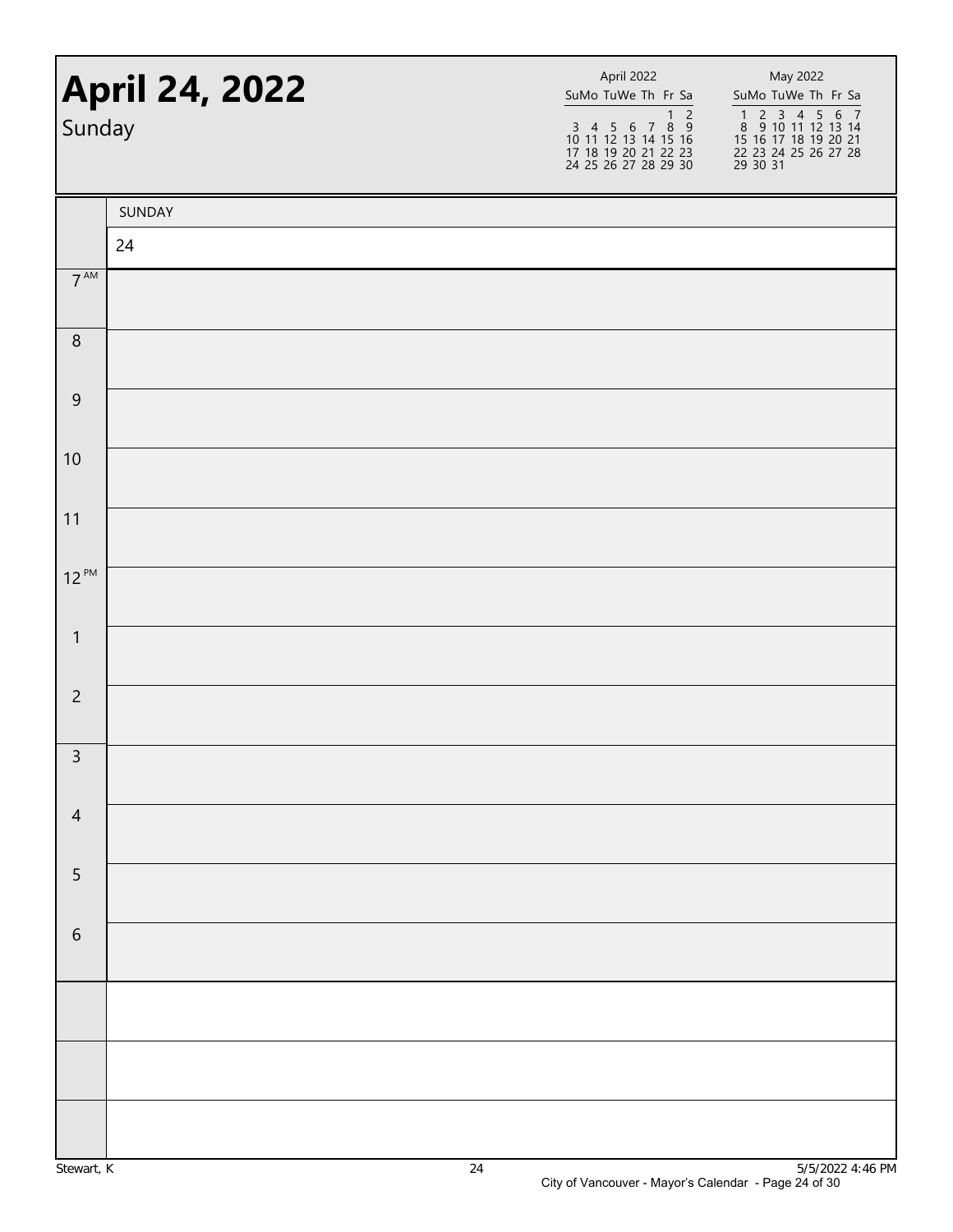| Monday         | <b>April 25, 2022</b>                                                                                     | April 2022<br>SuMo TuWe Th Fr Sa<br>$\overline{2}$<br>$\mathbf{1}$<br>$\begin{array}{cccccc}\n3 & 4 & 5 & 6 & 7 & 8 & 9 \\ 10 & 11 & 12 & 13 & 14 & 15 & 16\n\end{array}$<br>17 18 19 20 21 22 23<br>24 25 26 27 28 29 30 | May 2022<br>SuMo TuWe Th Fr Sa<br>1 2 3 4 5 6 7<br>8 9 10 11 12 13 14<br>15 16 17 18 19 20 21<br>22 23 24 25 26 27 28<br>29 30 31 |
|----------------|-----------------------------------------------------------------------------------------------------------|---------------------------------------------------------------------------------------------------------------------------------------------------------------------------------------------------------------------------|-----------------------------------------------------------------------------------------------------------------------------------|
|                | <b>MONDAY</b>                                                                                             |                                                                                                                                                                                                                           |                                                                                                                                   |
|                | 25                                                                                                        |                                                                                                                                                                                                                           |                                                                                                                                   |
| $7^{AM}$       |                                                                                                           |                                                                                                                                                                                                                           |                                                                                                                                   |
| $\,8\,$        |                                                                                                           |                                                                                                                                                                                                                           |                                                                                                                                   |
|                | Vancouver Police Board   Mayor Stewart & Canadian Equality Consulting                                     |                                                                                                                                                                                                                           |                                                                                                                                   |
| $\overline{9}$ |                                                                                                           |                                                                                                                                                                                                                           |                                                                                                                                   |
| 10             |                                                                                                           |                                                                                                                                                                                                                           |                                                                                                                                   |
| 11             | <b>Weekly Meeting: Mayor's Office/CMO</b><br>Webex Online (see below)<br>Stewart, K                       |                                                                                                                                                                                                                           |                                                                                                                                   |
| $12^{PM}$      |                                                                                                           |                                                                                                                                                                                                                           | ⊖                                                                                                                                 |
| $\mathbf{1}$   | <b>Staff/Council Briefing</b><br>Cascadia Room (formerly Committee Room 1)<br><b>CC Meeting Requests</b>  |                                                                                                                                                                                                                           |                                                                                                                                   |
| $\overline{c}$ |                                                                                                           |                                                                                                                                                                                                                           |                                                                                                                                   |
| 3              | Meeting w/ D. van Hemmen, J. Eng, N. Marshall, I. Haisell, N. Wyles, M. Barile, R. Nijjar and W. Wargolet |                                                                                                                                                                                                                           | ∙                                                                                                                                 |
| $\overline{4}$ | Monckton, Neil                                                                                            |                                                                                                                                                                                                                           |                                                                                                                                   |
| 5              |                                                                                                           |                                                                                                                                                                                                                           |                                                                                                                                   |
| $\sqrt{6}$     |                                                                                                           |                                                                                                                                                                                                                           |                                                                                                                                   |
|                |                                                                                                           |                                                                                                                                                                                                                           |                                                                                                                                   |
|                |                                                                                                           |                                                                                                                                                                                                                           |                                                                                                                                   |
|                |                                                                                                           |                                                                                                                                                                                                                           |                                                                                                                                   |
|                |                                                                                                           |                                                                                                                                                                                                                           |                                                                                                                                   |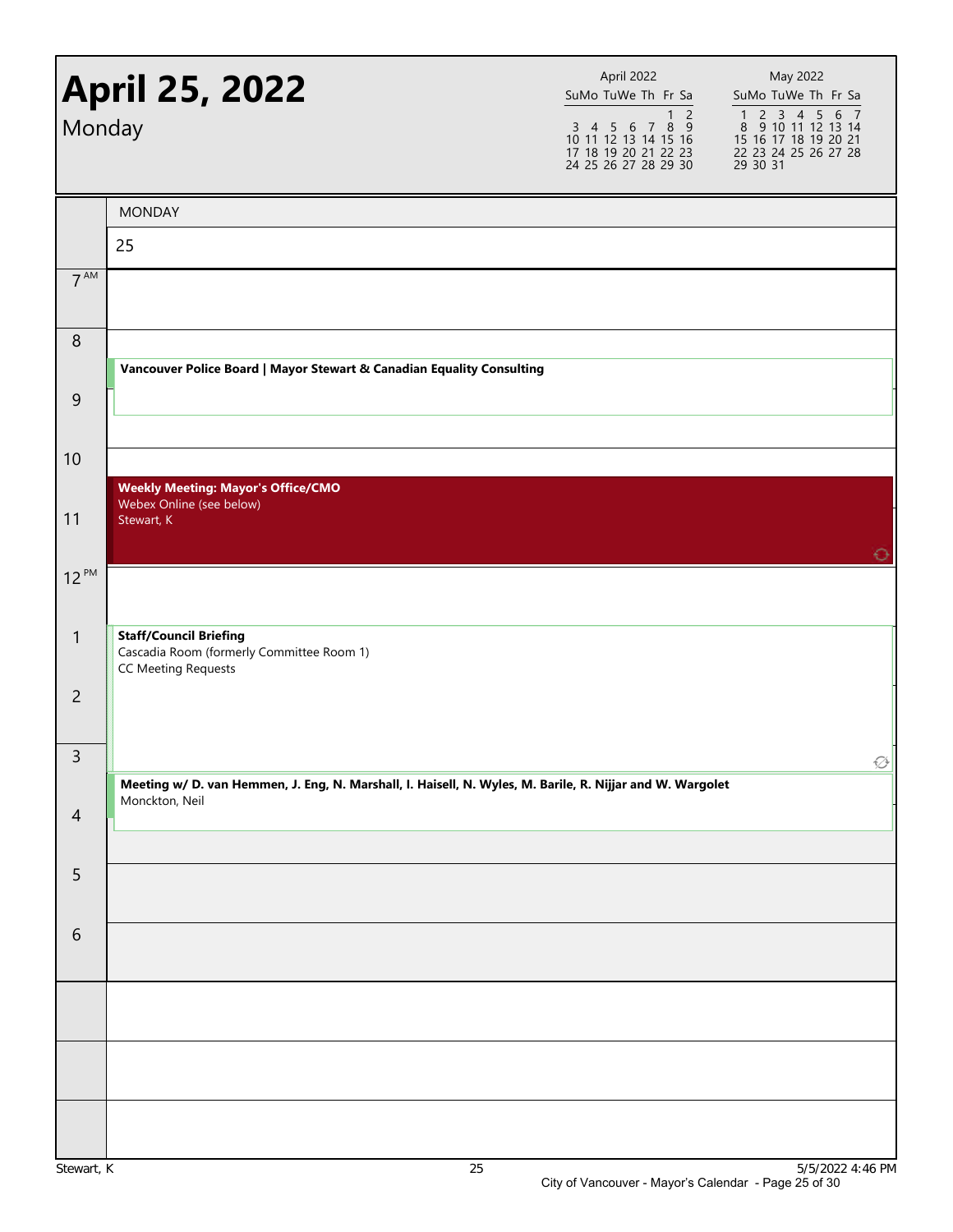| <b>April 26, 2022</b><br>Tuesday |                                                                                       | April 2022<br>SuMo TuWe Th Fr Sa<br>1 <sub>2</sub><br>$\begin{array}{cccccc}\n3 & 4 & 5 & 6 & 7 & 8 & 9 \\ 10 & 11 & 12 & 13 & 14 & 15 & 16\n\end{array}$<br>17 18 19 20 21 22 23<br>24 25 26 27 28 29 30 | May 2022<br>SuMo TuWe Th Fr Sa<br>1 2 3 4 5 6 7<br>8 9 10 11 12 13 14<br>15 16 17 18 19 20 21<br>22 23 24 25 26 27 28<br>29 30 31 |
|----------------------------------|---------------------------------------------------------------------------------------|-----------------------------------------------------------------------------------------------------------------------------------------------------------------------------------------------------------|-----------------------------------------------------------------------------------------------------------------------------------|
|                                  | TUESDAY                                                                               |                                                                                                                                                                                                           |                                                                                                                                   |
|                                  | 26                                                                                    |                                                                                                                                                                                                           |                                                                                                                                   |
| 7 <sup>AM</sup>                  |                                                                                       |                                                                                                                                                                                                           |                                                                                                                                   |
| $\,8\,$                          |                                                                                       |                                                                                                                                                                                                           |                                                                                                                                   |
| $\overline{9}$                   | Proclamation Photo Op w/BMO Marathon Organization - 50th<br>Anniversary<br>Stewart, K | <b>Council - April 26, 2022</b><br>WebEx Online<br>Kennett, Bonnie                                                                                                                                        |                                                                                                                                   |
| 10                               |                                                                                       |                                                                                                                                                                                                           |                                                                                                                                   |
| 11                               |                                                                                       |                                                                                                                                                                                                           |                                                                                                                                   |
| $12^{PM}$                        |                                                                                       |                                                                                                                                                                                                           |                                                                                                                                   |
| $\mathbf{1}$                     | In Camera meeting - April 26, 2022<br>WebEx Online<br>Choi, Rowena                    |                                                                                                                                                                                                           |                                                                                                                                   |
| $\overline{c}$                   |                                                                                       |                                                                                                                                                                                                           |                                                                                                                                   |
| 3                                |                                                                                       |                                                                                                                                                                                                           |                                                                                                                                   |
| $\overline{4}$                   |                                                                                       |                                                                                                                                                                                                           |                                                                                                                                   |
| 5                                |                                                                                       |                                                                                                                                                                                                           |                                                                                                                                   |
| $\sqrt{6}$                       |                                                                                       |                                                                                                                                                                                                           |                                                                                                                                   |
|                                  |                                                                                       |                                                                                                                                                                                                           |                                                                                                                                   |
|                                  |                                                                                       |                                                                                                                                                                                                           |                                                                                                                                   |
|                                  |                                                                                       |                                                                                                                                                                                                           |                                                                                                                                   |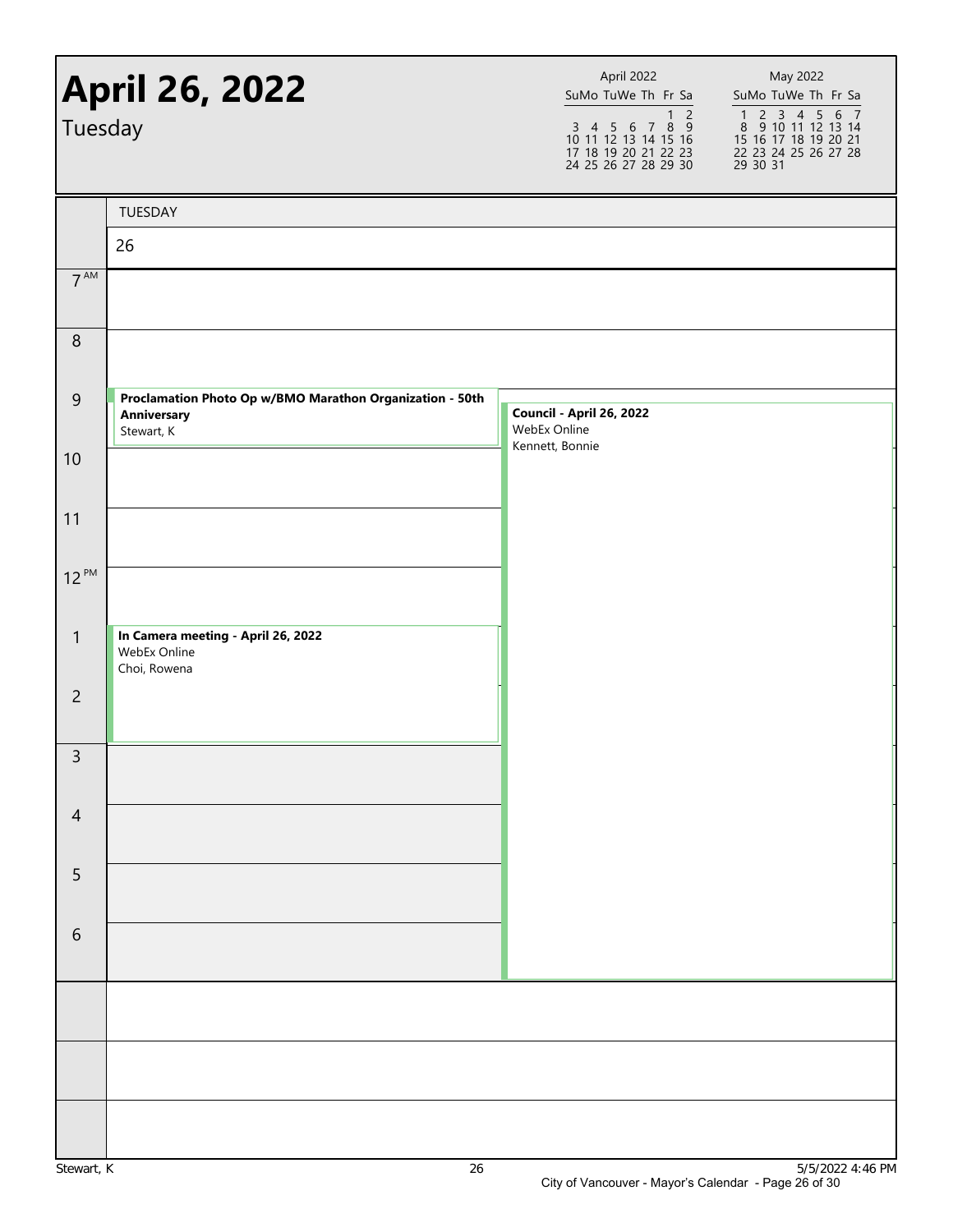|                  | <b>April 27, 2022</b><br>Wednesday                             |                                                | April 2022<br>SuMo TuWe Th Fr Sa<br>$\begin{array}{cccccc}\n3 & 4 & 5 & 6 & 7 & 8 & 9 \\ 10 & 11 & 12 & 13 & 14 & 15 & 16\n\end{array}$<br>17 18 19 20 21 22 23<br>24 25 26 27 28 29 30 | $\overline{1}$ 2 | May 2022<br>SuMo TuWe Th Fr Sa<br>1 2 3 4 5 6 7<br>8 9 10 11 12 13 14<br>15 16 17 18 19 20 21<br>22 23 24 25 26 27 28<br>29 30 31 |
|------------------|----------------------------------------------------------------|------------------------------------------------|-----------------------------------------------------------------------------------------------------------------------------------------------------------------------------------------|------------------|-----------------------------------------------------------------------------------------------------------------------------------|
|                  | WEDNESDAY                                                      |                                                |                                                                                                                                                                                         |                  |                                                                                                                                   |
|                  | 27                                                             |                                                |                                                                                                                                                                                         |                  |                                                                                                                                   |
| $7^{\text{AM}}$  |                                                                |                                                |                                                                                                                                                                                         |                  |                                                                                                                                   |
| $\boldsymbol{8}$ |                                                                |                                                |                                                                                                                                                                                         |                  |                                                                                                                                   |
| $\mathsf 9$      |                                                                |                                                |                                                                                                                                                                                         |                  |                                                                                                                                   |
|                  | <b>Standing Committee on City Finance and</b>                  |                                                |                                                                                                                                                                                         |                  |                                                                                                                                   |
| 10               | Services - April 27, 2022<br>Council Chamber<br>Stewart, Alyse |                                                |                                                                                                                                                                                         |                  |                                                                                                                                   |
| 11               |                                                                |                                                |                                                                                                                                                                                         |                  |                                                                                                                                   |
| $12^{PM}$        |                                                                |                                                |                                                                                                                                                                                         |                  |                                                                                                                                   |
| $\mathbf{1}$     |                                                                | <b>Media: Interview w/Global</b><br>Stewart, K |                                                                                                                                                                                         |                  | Media: Interview w/OMNI                                                                                                           |
| $\overline{c}$   |                                                                | Media: Interview w/VanSun                      |                                                                                                                                                                                         | Stewart, K       |                                                                                                                                   |
| $\overline{3}$   |                                                                | Media: Interview w/CKNW<br>Stewart, K          |                                                                                                                                                                                         |                  |                                                                                                                                   |
| $\overline{4}$   |                                                                |                                                |                                                                                                                                                                                         |                  |                                                                                                                                   |
| 5                |                                                                |                                                |                                                                                                                                                                                         |                  |                                                                                                                                   |
| 6                |                                                                |                                                |                                                                                                                                                                                         |                  |                                                                                                                                   |
|                  |                                                                |                                                |                                                                                                                                                                                         |                  |                                                                                                                                   |
|                  |                                                                |                                                |                                                                                                                                                                                         |                  |                                                                                                                                   |
|                  |                                                                |                                                |                                                                                                                                                                                         |                  |                                                                                                                                   |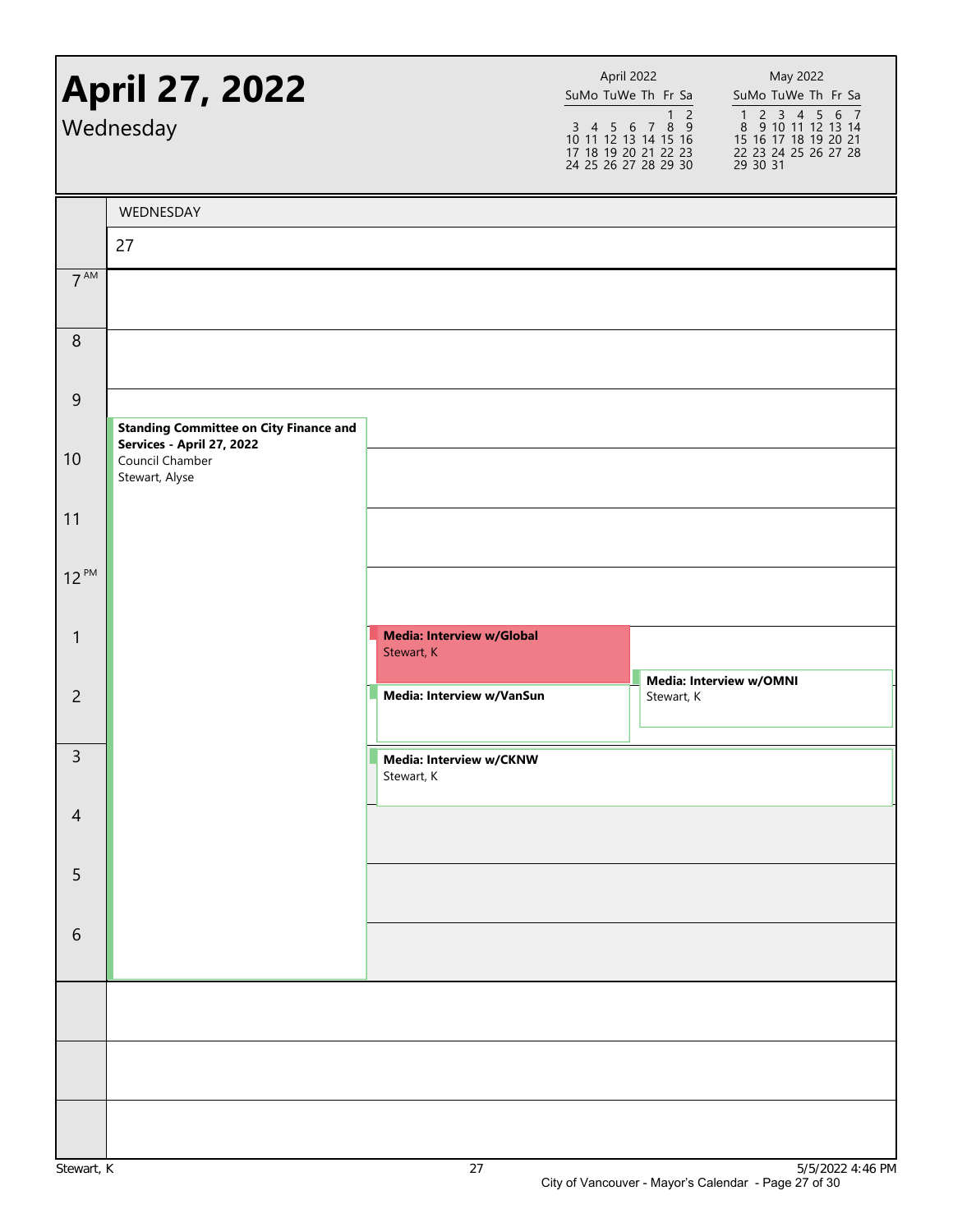| <b>April 28, 2022</b><br>Thursday |                                                                                                                                    | April 2022<br>SuMo TuWe Th Fr Sa<br>$\overline{2}$<br>1<br>3 4 5 6 7 8 9<br>10 11 12 13 14 15 16<br>17 18 19 20 21 22 23<br>24 25 26 27 28 29 30 | May 2022<br>SuMo TuWe Th Fr Sa<br>1 2 3 4 5 6 7<br>8 9 10 11 12 13 14<br>15 16 17 18 19 20 21<br>22 23 24 25 26 27 28<br>29 30 31 |
|-----------------------------------|------------------------------------------------------------------------------------------------------------------------------------|--------------------------------------------------------------------------------------------------------------------------------------------------|-----------------------------------------------------------------------------------------------------------------------------------|
|                                   | THURSDAY                                                                                                                           |                                                                                                                                                  |                                                                                                                                   |
|                                   | 28                                                                                                                                 |                                                                                                                                                  |                                                                                                                                   |
| 7 <sup>AM</sup>                   |                                                                                                                                    |                                                                                                                                                  |                                                                                                                                   |
| 8                                 | Media: Interview w/CBC Early Edition<br>Stewart, K                                                                                 |                                                                                                                                                  |                                                                                                                                   |
| 9                                 |                                                                                                                                    |                                                                                                                                                  |                                                                                                                                   |
| 10                                | <b>Celebration of Light Press Conference</b><br>Concord Pacific Sales Centre, 88 Pacific Blvd, Vancouver, BC V6Z 2R6<br>Stewart, K |                                                                                                                                                  |                                                                                                                                   |
| 11                                |                                                                                                                                    |                                                                                                                                                  |                                                                                                                                   |
| $12^{PM}$                         |                                                                                                                                    |                                                                                                                                                  |                                                                                                                                   |
| $\mathbf{1}$                      | Meeting w/M. Steiner, O. Land, K. Manhas, H. Kim, V. Chan, E. Finlay, K. Araski, L. Wagner and N. Cartwright<br>Stewart, K         |                                                                                                                                                  |                                                                                                                                   |
| $\overline{c}$                    |                                                                                                                                    |                                                                                                                                                  |                                                                                                                                   |
| 3                                 |                                                                                                                                    |                                                                                                                                                  |                                                                                                                                   |
| $\overline{4}$                    | <b>Meeting w/M. Audain</b>                                                                                                         |                                                                                                                                                  |                                                                                                                                   |
| 5                                 |                                                                                                                                    |                                                                                                                                                  |                                                                                                                                   |
| 6                                 | USE THIS - Thursday, April 28, 2022 - Special Council Meeting<br>Council Chamber/ WebEx Online<br>Choi, Rowena                     |                                                                                                                                                  |                                                                                                                                   |
|                                   |                                                                                                                                    |                                                                                                                                                  |                                                                                                                                   |
|                                   |                                                                                                                                    |                                                                                                                                                  |                                                                                                                                   |
|                                   |                                                                                                                                    |                                                                                                                                                  |                                                                                                                                   |
|                                   |                                                                                                                                    |                                                                                                                                                  |                                                                                                                                   |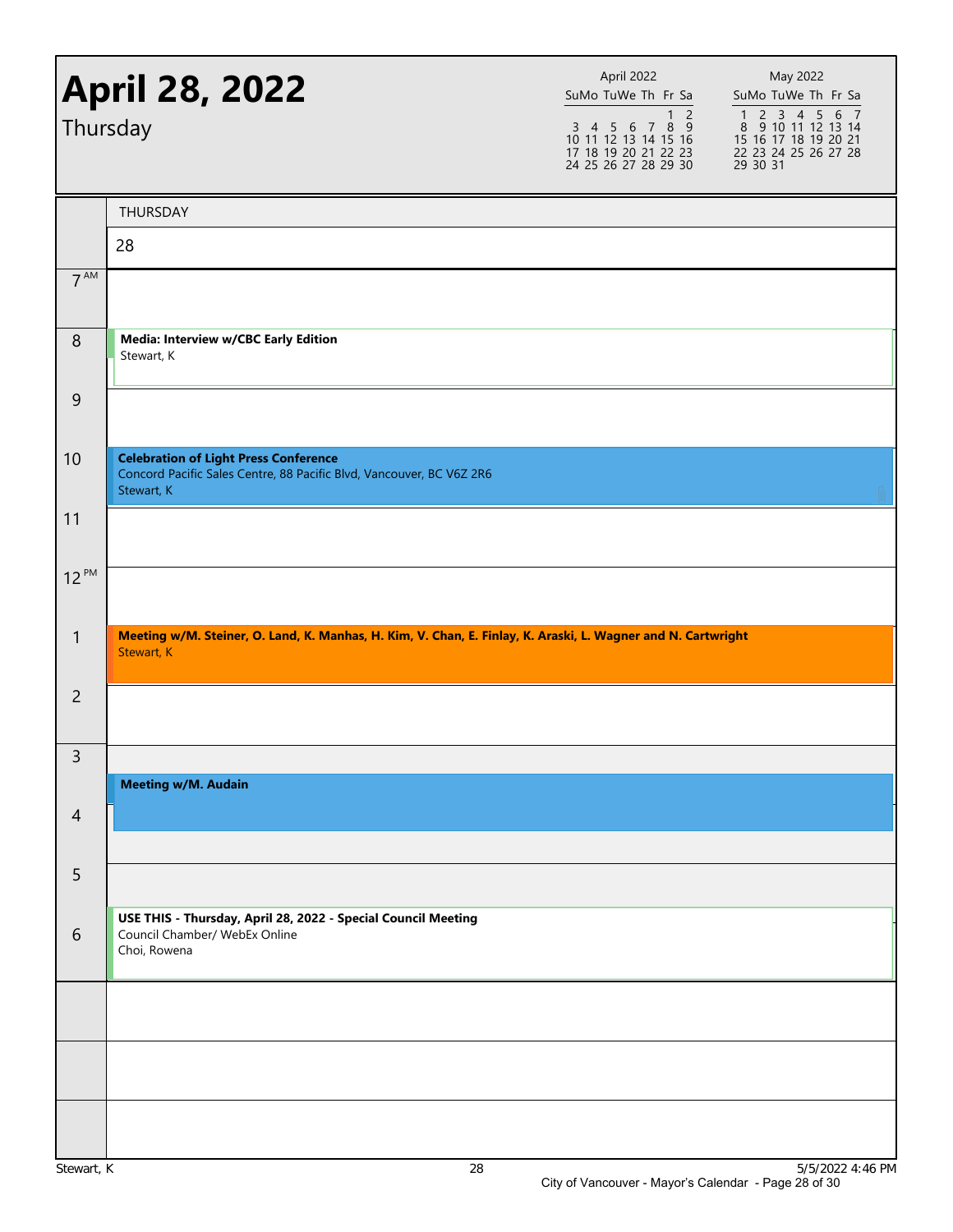| <b>April 29, 2022</b><br>Friday |                                            | April 2022<br>SuMo TuWe Th Fr Sa<br>1 2<br>3 4 5 6 7 8 9<br>10 11 12 13 14 15 16<br>17 18 19 20 21 22 23<br>24 25 26 27 28 29 30 | May 2022<br>SuMo TuWe Th Fr Sa<br>1 2 3 4 5 6 7<br>8 9 10 11 12 13 14<br>15 16 17 18 19 20 21<br>22 23 24 25 26 27 28<br>29 30 31 |
|---------------------------------|--------------------------------------------|----------------------------------------------------------------------------------------------------------------------------------|-----------------------------------------------------------------------------------------------------------------------------------|
|                                 | <b>FRIDAY</b>                              |                                                                                                                                  |                                                                                                                                   |
|                                 | 29                                         |                                                                                                                                  |                                                                                                                                   |
| $7^{\text{AM}}$                 | <b>BCMC Governance Meeting; Stewart, K</b> |                                                                                                                                  |                                                                                                                                   |
| $\, 8$                          |                                            |                                                                                                                                  |                                                                                                                                   |
| $9$                             |                                            |                                                                                                                                  |                                                                                                                                   |
| 10                              |                                            |                                                                                                                                  |                                                                                                                                   |
| 11                              |                                            |                                                                                                                                  |                                                                                                                                   |
| $12^{PM}$                       |                                            |                                                                                                                                  |                                                                                                                                   |
| $\mathbf{1}$                    |                                            |                                                                                                                                  |                                                                                                                                   |
| $\overline{2}$                  | <b>Meeting w/Khelsilem</b><br>Stewart, K   |                                                                                                                                  |                                                                                                                                   |
| $\mathbf{R}$                    |                                            |                                                                                                                                  |                                                                                                                                   |
| $\overline{4}$                  |                                            |                                                                                                                                  |                                                                                                                                   |
| 5                               |                                            |                                                                                                                                  |                                                                                                                                   |
| $\sqrt{6}$                      |                                            |                                                                                                                                  |                                                                                                                                   |
|                                 |                                            |                                                                                                                                  |                                                                                                                                   |
|                                 |                                            |                                                                                                                                  |                                                                                                                                   |
|                                 |                                            |                                                                                                                                  |                                                                                                                                   |